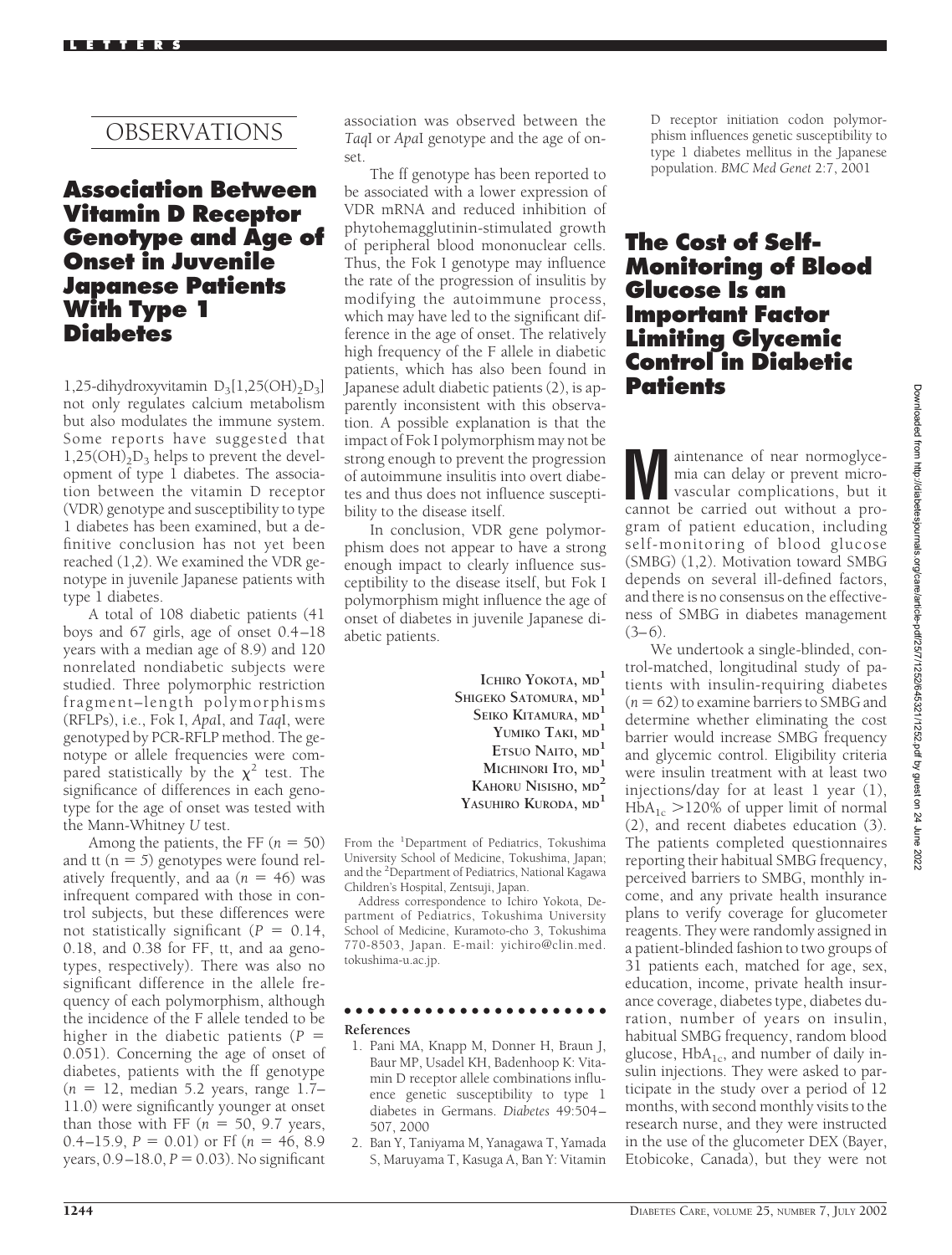given any information on how frequently they should self-monitor. A glucometer and 50 strips were supplied to one group of patients (control or C group), who were instructed to purchase additional strips as needed. A glucometer and 100 strips/ month were given to the second group (no-cost or NC group). At each visit, random blood glucose and  $HbA_{1c}$  were measured, familiarity with the glucometer was checked, and the glucometer memory was downloaded using a computer software program (WinGlucofacts; Bayer, Elkhart, IN). No feedback was provided to the patient. Because of the small number of patients and the similar representation of diabetes types in both groups, the data were combined for statistical analysis.

At entry, patients indicated that they were not self-monitoring more often because testing was not convenient (47%), strips were too expensive (31%), they could feel their own blood glucose without testing (21%), testing was too painful (14%), or testing did not help (10%). Totals of 16 and 25 patients in the C and NC groups, respectively, completed the study (dropout rates of 48 and 19%, respectively). At the end of the study, the remaining patients indicated that testing was not convenient (29%), they could feel their own blood glucose without testing (20%), testing was too painful (17%), strips were too expensive (10%), or testing did not help (7%). The stated reasons were not significantly different between groups.

Glucometer-recorded SMBG frequency increased with time and was higher in the NC than in the C group  $(2.0 \pm 0.2 \text{ vs. } 1.4 \pm 0.1 \text{ during the first } 4)$ months,  $P < 0.05$ ). Insulin dose increased  $\sim$  1.5-fold in the C group (58.5  $\pm$ 6.9 to  $75.1 \pm 12.1$  unit/day,  $P < 0.05$ ) but not in the NC group (52.5  $\pm$  3.0 to 52.6  $\pm$  3.4 units/day). HbA<sub>1c</sub> initially decreased in both groups and then increased in the C group, and final  $HbA_{1c}$  was lower in the NC than in the C group  $(8.7 \pm 0.3)$ vs.  $9.9 \pm 1.1\%$ ,  $P < 0.01$ ). Average blood glucose at the end of the study was also lower in the NC than in the C group  $(205.2 \pm 10.6 \text{ vs. } 252.0 \pm 39.6 \text{ mg/dl},$  $P < 0.05$ ).

Thus, although inconvenience was the main reported barrier to SMBG, cost was an important factor, perhaps explaining the higher dropout rate in the C than in the NC group. The simple strategy of

supplying free strips increased compliance with SMBG and enhanced diabetes self-management. Overall, patients who were given free strips had lower  $HbA_{1c}$ and average blood glucose and insulin doses versus control subjects.

> **B.L. GREGOIRE NYOMBA, MD, PHD LORI BERARD, RN, CDE LIAM J. MURPHY, MB, FRCPC**

From the Diabetes Research Group, Department of Internal Medicine, University of Manitoba, Winnipeg, Canada.

Address correspondence to B.L.G. Nyomba, MD, PhD, Health Sciences Centre, 820 Sherbrook St., Room GG449, Winnipeg, Manitoba, Canada R3A 1R9. E-mail: bnyomba@cc.umanitoba.ca.

This study was supported by Bayer and by a grant from the Canadian Diabetes Association.

The authors thank Linda Tang and Tracy Sadowy for assistance with volunteer recruitment.

### ●●●●●●●●●●●●●●●●●●●●●●●

#### **References**

- 1. The Diabetes Control and Complications Trial Research Group: The effect of intensive treatment of diabetes on the development and progression of long-term complications in insulin-dependent diabetes mellitus.*N Engl J Med* 329:977–986, 1993
- 2. U.K. Prospective Diabetes Study Group: Intensive blood-glucose control with sulphonylureas or insulin compared with conventional treatment and risk of complications in patients with type 2 diabetes (UKPDS 33). *Lancet* 352:837–853, 1998
- 3. Evans JMM, Newton RW, Ruta DA, Mac-Donald TM, Stevenson RJ, Morris AD: Frequency of blood glucose monitoring in relation to glycaemic control: observational study with diabetes. *Br Med J* 319: 83–86, 1999
- 4. Faas A, Schellevis FG, Van Eijk JT: The efficacy of self-monitoring of blood glucose in NIDDM subjects: a criteria-based literature review. *Diabetes Care* 20:1482– 1486, 1997
- 5. Karter AJ, Ferrara A, Darbinian JA, Ackerson LM, Selby JV: Self-monitoring of blood glucose: language and financial barriers in a managed care population with diabetes. *Diabetes Care* 23:477–483, 2000
- 6. Harris MI: Frequency of blood glucose monitoring in relation to glycemic control in patients with type 2 diabetes. *Diabetes Care* 24:979–982, 2001

### **Association Between Plasma Thrombin-Activatable Fibrinolysis Inhibitor Levels and Activated Protein C in Normotensive Type 2 Diabetic Patients**

**H**ypofibrinolysis is a common finding in patients with diabetes and a risk factor for the occurrence of micro- and macroangiopathy (1–3). Recently, a new potent inhibitor of fibrinolysis, the thrombin-activatable fibrinolysis inhibitor (TAFI) was isolated from human plasma (4). It has been reported that the plasma levels of TAFI are increased in diabetic patients, and it may play an important role in the mechanism of hypofibrinolysis observed in these patients (5).

Activated protein C (APC) is a serine protease that inhibits thrombin formation by proteolytically inactivating factors Va and VIIIa and by stimulating fibrinolysis (6,7). Thrombin stimulates the conversion of TAFI in its active form. APC may indirectly promote fibrinolysis by inhibiting thrombin generation and by inhibiting the action of plasminogen activator inhibitor-1 (7,8). Both TAFI and APC are regulated by thrombin-thrombmodulin complex on the plasma membrane of endothelium (6). This mechanism appears to be important for controlling the balance between coagulation and fibrinolysis in diabetic patients. In the present study, we investigated the plasma levels of TAFI and its relationship with APC in normotensive type 2 diabetic patients.

Forty normotensive  $(140/90)$ mmHg) nonobese type 2 diabetic patients (28 men and 12 women, aged  $54.7 \pm 1.8$ ) years [means  $\pm$  SE], BMI 22.5  $\pm$  0.4 kg/  $m^2$ , diabetes duration 9.1  $\pm$  1.1 years, systolic blood pressure  $129.1 \pm 2.1$ mmHg, diastolic blood pressure  $77.0 \pm$ 1.6 mmHg, fasting blood glucose levels 8.59  $\pm$  0.32 mmol/l, and HbA<sub>1c</sub> 9.1  $\pm$ 0.3%) with normal hepatic function and without any medication that may influence blood coagulation profile were enrolled in the present study. There were 30 patients with normoalbuminuria (albumin excretion rate  $8.6 \pm 0.6$   $\mu$ g/min) and 10 with microalbuminuria  $(47.6 \pm 6.9)$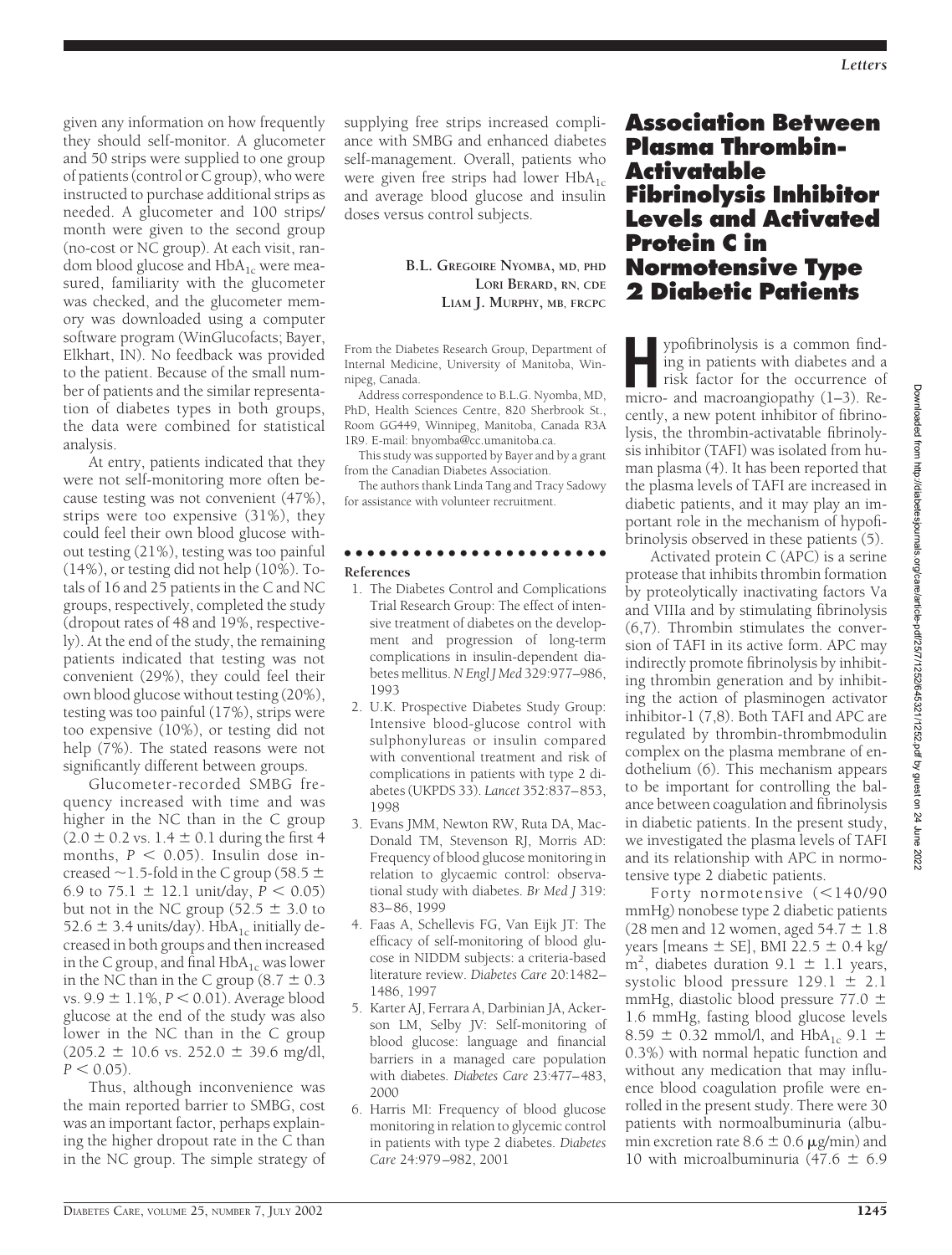g/min). No patient had cardiovascular autonomic neuropathy. Twenty six patients were being treated with diet therapy alone, 14 with oral hypoglycemic agents, but none with thiazolidine. Twenty agematched nonobese healthy individuals (16 men and 4 women) were used as control subjects.

The plasma levels of TAFI were measured using a commercially available EIA kit (TAFI-EIA; Kordia Laboratory Supplies, Leiden, the Netherlands) (5). APC-PCI complex, a marker of ongoing protein C (PC) activation, was measured by enzyme-linked immunoassay as described (9). PC antigen was measured by solidphase immunoassay as described (9). Total protein S (PS), which is a cofactor for activation of PC, was measured as reported (9). The plasma levels of the thrombin-antithrombin complex (TAT) were measured by EIA method as described (9). The plasma levels of p-dimer (DD) were measured by a commercial EIA kit (D-dimer test-F; Kokusai-Shiyaku, Kobe, Japan).

The ratio between the plasma concentrations of DD and TAT complex (DD/ TAT), an index of fibrinolytic activity, was significantly decreased in diabetic patients compared with healthy subjects  $(15.3 \pm 1.3 \text{ vs. } 26.5 \pm 2.2, P < 0.05).$ The plasma levels of TAFI were significantly higher (139.1  $\pm$  10.3 vs. 99.5  $\pm$ 4.9%,  $P < 0.05$ ) in diabetic patients than in normal subjects. The plasma levels of APC-PCI were significantly higher  $(3.36 \pm 0.28 \text{ vs. } 2.17 \pm 0.48 \text{ pmol/l}, P <$ 0.05) in diabetic patients than in normal subjects. The plasma levels of TAFI were positively and significantly correlated with the plasma levels of APC-PCI  $(r =$ 0.53,  $P < 0.001$ ) in diabetic patients. There was significant correlation between the plasma levels of TAFI and PS in diabetic patients  $(r = 0.50, P < 0.005)$ . There was no significant correlation between TAFI and PC antigen levels  $(r =$ 0.04).

The thrombomodulin-thrombin complex formed on the plasma membrane of endothelium exerts anticoagulant activity by catalyzing the conversion of PC to activated APC, which inhibits activation of blood coagulation (6,7). On the other hand, this thrombomodulinthrombin complex may also promote coagulation by activating TAFI (6). Activated TAFI inhibits fibrinolysis by removing COOH-terminal lysine residues from

fibrin. Lysine residues are high affinity binding sites for plasminogen, which is a precursor of plasmin, the key serine protease for fibrinolysis (10). In the present study, the DD/TAT ratio was significantly decreased in diabetic patients compared with healthy control subjects, suggesting the occurrence of hypofibrinolysis in diabetes. This decrease in fibrinolytic activity may be related to the increase in the plasma levels of TAFI.

Interestingly, the circulating levels of TAFI were significantly correlated with those of APC-PCI complex, a marker of APC generation. It has been reported that APC improves decrease of fibrinolytic activity induced by TAFI in vitro (11,12). The fact that circulating levels of TAFI and APC-PCI complex are significantly correlated suggests that APC may promote fibrinolysis in diabetic patients by modulating the action of TAFI. However, the significant decrease of DD/TAT in diabetic patients compared with control subjects suggests that APC may not be sufficient for suppressing the decrease in fibrinolytic activity in diabetes.

This insufficient activity of APC may be due to an imbalance between the thrombomodulin-mediated activity of both TAFI and PC in favor of the former. In brief, PC activation may be important for the regulation of TAFI-induced hypofibrinolysis in diabetes.

> **YUTAKA YANO, MD ESTEBAN C. GABAZZA, MD YASUKO HORI, MD NAGAKO KITAGAWA, MD AKIRA KATSUKI, MD RIKA ARAKI-SASAKI, MD YASUHIRO SUMIDA, MD YUKIHIKO ADACHI, MD**

From the Third Department of Internal Medicine, Mie University School of Medicine, Tsu, Mie, Japan. Address correspondence to Dr. Yutaka Yano, Third Department of Internal Medicine, Mie University School of Medicine, Edobashi 2-174, Tsu, Mie 514-8507, Japan. E-mail: yanoyuta@clin.medic.

### ●●●●●●●●●●●●●●●●●●●●●●●

### **References**

mie-u.ac.jp.

- 1. Fuller JH, Keen H, Jarrett RJ. Omer T, Meade TW, Chakrabarti R, North WR, Stirling Y: Haemostatic variables associated with diabetes and its complications. *Br Med J* 2:964–966, 1979
- 2. Christe M, Fritschi J, Lämmle B, Tran TH, Marbet GA, Berger W, Duckert F: Fifteen coagulation and fibrinolysis parameters in

diabetes mellitus and in patients with vasculopathy. *Thromb Haemost* 52:138–143, 1984

- 3. Kannel WB, D'Agostino RB, Wilson PWF, Belanger AJ, Gagnon DR: Diabetes, fibrinogen and risk of cardiovascular disease: the Framingham experience. *Am Heart J* 120:672–676, 1990
- 4. Bajzar L, Manuel R, Nesheim ME: Purification and characterization of TAFI, a thrombin-activatable fibrinolysis inhibitor. *J Biol Chem* 270:14477–14484, 1995
- 5. Hori Y, Gabazza EC, Yano Y, Katsuki A, Suzuki K, Adachi Y, Sumida Y: Insulin resistance is associated with increased circulating level of thrombin-activatable fibrinolysis inhibitor in type 2 diabetic patients. *J Clin Endocrinol Metab* 87:660– 665, 2002
- 6. Bajzar L: Thrombin activatable fibrinolysis inhibitor and an antifibrinolytic pathway. *Arterioscler Thromb Vasc Biol* 20:2511–2518, 2000
- 7. Esmon CT: Protein C anticoagulant pathway and its role in controlling microvascular thrombosis and inflammation. *Crit Care Med* 29:S48–S52, 2001
- 8. Sakata Y, Loskutoff DJ, Gladson CL, Hekman CM, Griffin JH: Mechanism of protein C-dependent clot lysis: role of plasminogen activator inhibitor. *Blood* 68: 1218–1223, 1986
- 9. Gabazza EC, Takeya H, Deguchi H, Sumida Y, Taguchi O, Murata T, Nakatani K, Yano Y, Mohri M, Sata M, Shima T, Nishioka J, Suzuki K: Protein C activation in NIDDM patients. *Diabetologia* 39:1455– 1461, 1996
- 10. Wang W, Boffa MB, Bajzar L, Walker JB, Nesheim ME: A study of the mechanism of inhibition of fibrinolysis by activated thrombin-activable fibrinolysis inhibitor. *J Biol Chem* 273:27176–27181, 1998
- 11. Bajzar L, Nesheim ME, Tracy PB: The profibrinolytic effect of activated protein C in clots formed from plasma is TAFI dependent. *Blood* 88:2093–2100, 1996
- 12. Mosnier LO, Meijers JCM, Bouma BN: Regulation of fibrinolysis in plasma by TAFI and protein C is dependent on the concentration of thrombomodulin. *Thromb Haemost* 85:5–11, 2001

# **Metabolic Syndrome in American Indians**

**The National Cholesterol Education**<br>
Program Expert Panel on Detection,<br>
Evaluation and Treatment of High<br>
Blood Cholesterol in Adults (Adult Treathe National Cholesterol Education Program Expert Panel on Detection, Evaluation and Treatment of High ment Panel III [ATP III]) recently proposed a formal definition of the metabolic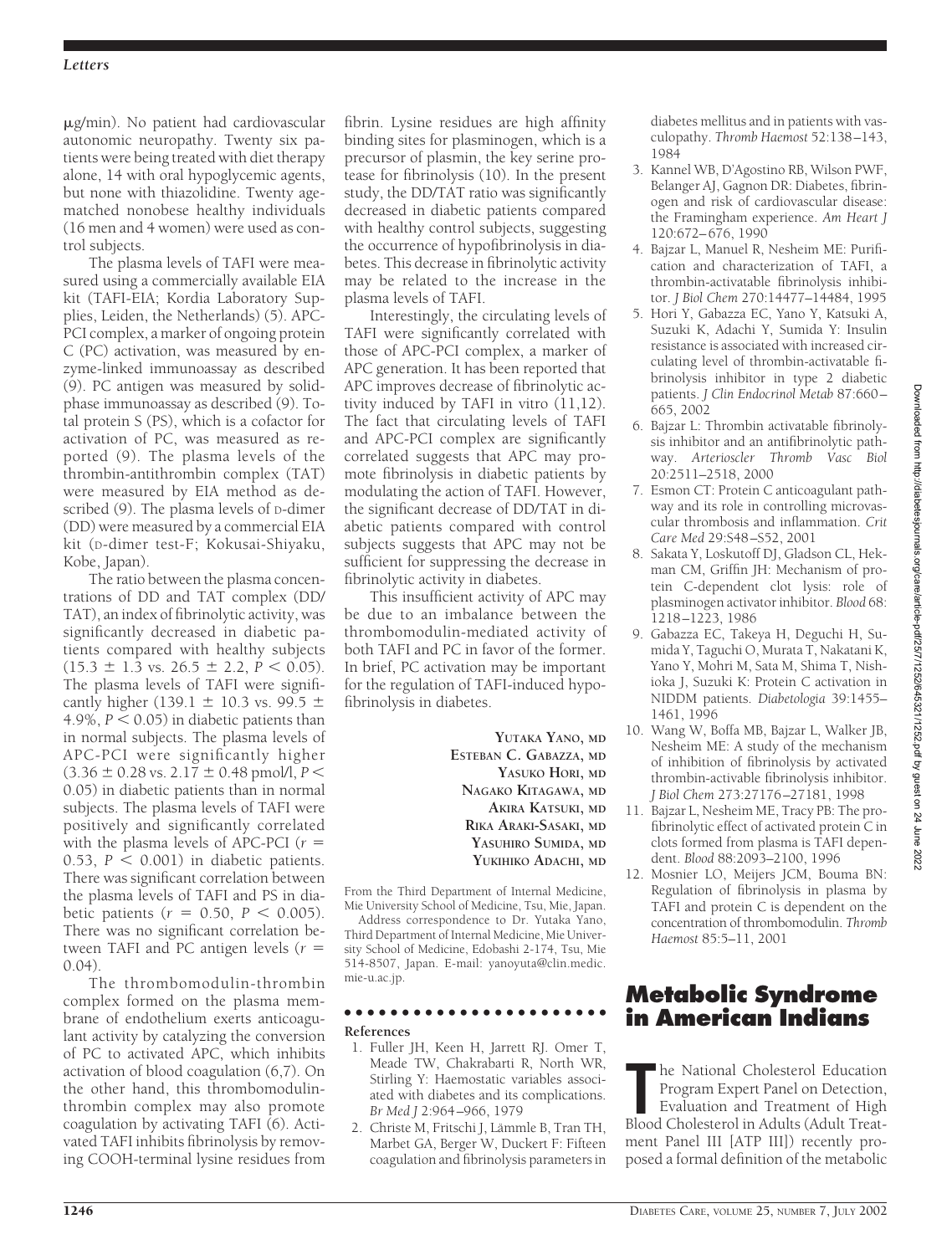(insulin resistance) syndrome (1). For the purposes of ATP III, metabolic syndrome is present when  $\geq$ 3 of the following determinations are present: waist circumference  $>102$  or  $>88$  cm in men and women, respectively; triglycerides  $\geq$ 150 mg/dl; HDL cholesterol  $\leq 40$  or  $\leq 50$ mg/dl in men and women, respectively; blood pressure  $\geq$ 130/ $\geq$ 85 mmHg; and fasting glucose  $\geq$ 110 mg/dl.

Data from the Third National Health and Nutrition Examination Survey (NHANES III) show that among U.S. adults  $\geq$ 20 years of age, metabolic syndrome is present in 23.8, 21.6, and 31.9% of whites, blacks, and Hispanics, respectively (2). NHANES III does not include data for American Indians. The baseline examination of the Strong Heart Study (SHS), a longitudinal, population-based study of cardiovascular disease (CVD) and CVD risk factors in 4,549 American Indians, was concurrent with NHANES III . Therefore, SHS data provide a unique opportunity to contrast the dramatic ethnic differences in prevalence of metabolic syndrome between American Indians and other ethnic groups in the U.S. The prevalence of metabolic syndrome in SHS men aged 45–49 years was 43.6% compared with 20.0% among all men in NHANES III , a prevalence ratio of 2.18. The prevalence of metabolic syndrome in SHS women in the same age group was 56.7% compared with 23.1% among NHANES III women, a ratio of 2.45.

Ethnic differences in prevalence of metabolic syndrome between SHS men and NHANES III men diminished with age, resulting in similar prevalence rates in the  $60 - 69$  and  $70 - 74$  age groups  $(-43\%$  for both SHS and men in both age groups). In contrast, the prevalence of metabolic syndrome in SHS women was considerably higher than that in NHANES III women, even in the olderaged participants. In the  $60 - 69$  and 70–74 age groups, the prevalence ratio contrasting SHS women to NHANES III women was 1.56. The overall prevalence of metabolic syndrome was 55.2% in SHS participants aged 45–74 years.

The lack of increase in metabolic syndrome with age in SHS men may reflect maintenance of a traditional lifestyle among men of older generations and/or selective mortality among less healthy older men. The high prevalence of metabolic syndrome among older SHS women may reflect relatively better survival with

CVD risk factors and/or earlier adoption of a sedentary lifestyle. Metabolic syndrome among American Indians is likely a combination of genetics (3) and environmental factors, such as low physical activity and obesity. The high prevalence of metabolic syndrome in American Indians may, in part, explain the rapidly increasing rates of CVD in this population (4). Additional efforts are needed to achieve desirable practice patterns that are sufficient to meet the needs of people with metabolic syndrome. This is especially pressing for American Indians, in whom the high prevalence of metabolic syndrome and increasing CVD rates underscore the need for effective treatment of risk factors.

> **HELAINE E. RESNICK, PHD, ON BEHALF OF THE STRONG HEART STUDY INVESTIGATORS**

**Acknowledgments**— This study was supported by Grants U01 HL-41642, U01 HL-41652, and U01 HL-41654.

The Strong Heart Study gratefully acknowledges Dr. Earl Ford for contributing the NHANES III data that appear in this letter.

From the MedStar Research Institute, Washington, D.C.

Address correspondence to Dr. Helaine Resnick, MedStar Research Institute, 108 Irving St., NW Annex 5, Washington, D.C. 20010. E-mail: helaine.e. resnick@medstar.net.

#### ●●●●●●●●●●●●●●●●●●●●●●● **References**

- 1. National Institutes of Health: *Third Report of the National Cholesterol Education Program Expert Panel on Detection, Evaluation, and Treatment of High Blood Cholesterol in Adults (Adult Treatment Panel III)*. Bethesda, MD, National Institutes of Health, 2001 (NIH publ. no. 01-3670)
- 2. Ford ES, Giles WH, Dietz WH: Prevalence of the metabolic syndrome among US adults: findings from the Third National Health and Nutrition Examination Survey. *JAMA* 287:356–359, 2002
- 3. Hanson RL, Imperatore G, Narayan KM, Roumain J, Fagot-Campagna A, Pettitt DJ, Bennett PH, Knowler WC: Family and genetic studies of indices of insulin sensitivity and insulin secretion in Pima Indians. *Diabet Metab Res Rev* 4:296–303, 2001
- 4. Howard BV, Lee ET, Cowan LD, Devereux RB, Galloway JM, Go OT, Howard WJ, Rhoades ER, Robbins DC, Sievers ML, Welty TK: Rising tide of cardiovascular disease in American Indians: the Strong Heart Study. *Circulation* 99:2389–2395, 1999

### **Fasting Hyperglycemia Predicts the Magnitude of Postprandial Hyperglycemia**

Implications for diabetes therapy

**Postprandial blood glucose is a strong<br>predictor of**  $HbA_1$  **levels and cardiovascular mortality (1–3). The<br>treatment of postprandial hyperglycemia** predictor of HbA<sub>1c</sub> levels and cardiovascular mortality (1–3). The treatment of postprandial hyperglycemia has become prominent with the recent availability of oral hypoglycemic agents that specifically target the postmeal glucose rise. The aim of this study was to examine the relationship between the fasting blood glucose level and the magnitude of the postprandial glucose rise in type 2 diabetes. Specifically, if the fasting blood glucose level is a determinant of the postprandial glucose excursion, then correction of fasting hyperglycemia should precede attempts at limiting postprandial hyperglycemia.

All results are expressed as means  $\pm$ SD. A total of 21 subjects (11 men and 10 women) with non–insulin-requiring type 2 diabetes and average glycemic control (HbA<sub>1c</sub> 7.3  $\pm$  1.4%) were recruited. The subjects were aged 59.4  $\pm$  11.1 years, were moderately obese (BMI 31.3  $\pm$  5.5 kg/m<sup>2</sup>), and had been diagnosed with diabetes for 8.7  $\pm$  8.8 years. Two of the patients were treated with diet and exercise alone, and the remaining 19 were taking one or two oral hypoglycemic agents for diabetes control ( $n = 13$  for sulfonylureas,  $n = 6$  for metformin, and  $n = 3$  for thiazolidinediones).

Subjects were admitted overnight to the General Clinical Research Center for stabilization. At 2200, subjects ate a 5-kcal/kg American Diabetes Association (ADA) snack and then fasted until morning. The volunteers' diabetes medications were withheld on the morning of the study. Between 0800 and 0815, the subjects ate a standardized 8-kcal/kg ADA breakfast. The breakfast was prepared in the metabolic kitchen and consisted of an English muffin, bacon, a scrambled egg, and a noncaffeinated beverage. Blood was drawn for analysis at  $-0.05, 0, 0.5, 1, 2$ , 3, and 4 h relative to the test meal. Plasma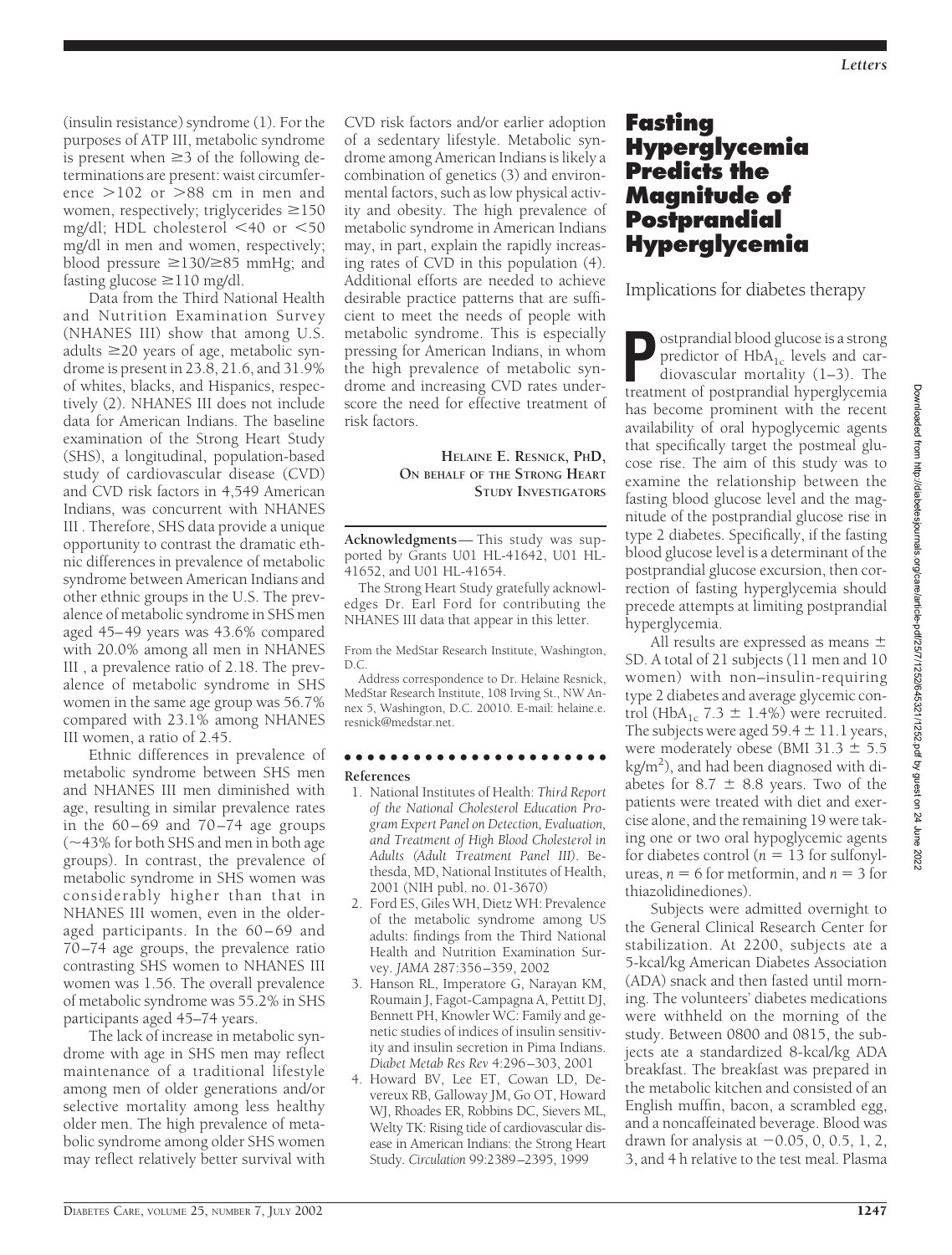### *Letters*

glucose was analyzed using the glucose oxidase method. The glucose excursion at each time point was expressed as the change from the fasting plasma glucose level. Area under the curve (AUC) for the glucose excursion was calculated using the linear trapezoidal rule. The relationship between the fasting plasma glucose level and the postprandial glucose excursions was analyzed using linear regression.

The average fasting plasma glucose was  $7.4 \pm 2.4$  mmol/l (135  $\pm$  43 mg/dl), with a range of 4.3–14.3 mmol/l (78–259) mg/dl). The fasting plasma glucose level was strongly correlated with the 30-min  $(r = 0.86, P < 0.001), 1-h (r = 0.9, P <$  $0.001$ ),  $2-h$  ( $r = 0.89$ ,  $P < 0.001$ ),  $3-h$  $(r = 0.84, P < 0.001)$ , and  $4-h$  ( $r = 0.89$ , *P* 0.001) absolute postmeal plasma glucose levels and with the integrated AUC  $(r = 0.93, P < 0.001)$  for the absolute postmeal plasma glucose levels (not baseline corrected). Furthermore, the fasting plasma glucose level had a strong positive correlation with the 1-h ( $r = 0.55$ ,  $P =$  $(0.01)$ ,  $2-h$  ( $r = 0.7$ ,  $P < 0.001$ ),  $3-h$  ( $r =$ 0.59,  $P = 0.005$ ), and 4-h ( $r = 0.6$ ,  $P =$ 0.004) glucose excursions from baseline. Overall, the correlation between the fasting plasma glucose and the AUC for the postprandial glucose excursion was highly significant  $(r = 0.71, P < 0.001)$ .

We conclude that the fasting plasma glucose level predicts the degree of postmeal hyperglycemia and the magnitude of the postmeal glucose excursion from baseline. It is not surprising that the uncorrected postmeal glucose levels are strongly related to the premeal baseline glucose concentration. However, the observation that the prandial glycemic excursion from baseline is predicted by the fasting plasma glucose level is more relevant to decisions regarding diabetes therapy. The premeal glucose concentration accounts for 50% of the variability in the postmeal glucose rise in subjects with non–insulin-requiring diabetes. The remaining variability in glycemic responses after a standardized meal could be explained by relatively fixed factors, such as the renal threshold for glycosuria, endogenous insulin reserves, and the gastric emptying time.

The strength of this study is that participants had a wide range of fasting blood glucose levels with  $HbA_{1c}$  values close to targets recommended by the ADA. The subjects enrolled in this study were taking standard oral hypoglycemic agents, including sulfonylureas, metformin, and thiazolidinediones, until the morning of the study and were tested after a standardized meal. Our results extend a recently published study that employed nonstandardized meals and variable medications (4). In that study, the investigators found a weaker correlation between the fasting and absolute postbreakfast glu- $\cos$  levels ( $r = 0.64$ ,  $P < 0.01$ ). A small number of studies have shown equivalent reductions in  $HbA_{1c}$  regardless of whether treatments were used to specifically correct fasting or postprandial hyperglycemia (5–7). The outcomes of these studies suggest a carry over beneficial effect on premeal glucose levels when postmeal and nocturnal hyperglycemia is reduced with meal-based therapies. To date, no published studies have compared the glycemic response to a standardized meal in subjects with type 2 diabetes where each subject was studied at varying levels of fasting glucose.

The importance of the current study to health care providers is that it shows that the postmeal glucose excursion is directly related to overnight fasting blood glucose concentration. Data from this study suggest that, in order to improve overall glycemic control, fasting hyperglycemia should be corrected before starting specific treatment for postprandial hyperglycemia in subjects with non– insulin-requiring type 2 diabetes. Because correction of fasting hyperglycemia may be easier to achieve (in some patients) than correction of postprandial hyperglycemia, this strategy may result in improved overall glycemic control at reduced medication cost.

> **MARY F. CARROLL, MD AHMAD IZARD, BS KATRINA RIBONI, BS MARK R. BURGE, MD DAVID S. SCHADE, MD**

From the Department of Internal Medicine, University of New Mexico Health Sciences Center, Albuquerque, New Mexico.

Address correspondence to Mary F. Carroll, MD, University of New Mexico Health Sciences Center, Department of Internal Medicine, 5-ACC, 2211 Lomas Blvd. NE, Albuquerque, NM 87131. E-mail: mcarroll@salud.unm.edu.

This research was supported by the University of New Mexico General Clinical Research Center (NIH NCCR GCRC Grant no. 5 Mo1-RR00997)

#### ●●●●●●●●●●●●●●●●●●●●●●●

#### **References**

- 1. Avignon A, Radauceanu A, Monnier L: Non-fasting plasma glucose is a better marker of diabetic control then fasting plasma glucose in type 2 diabetes. *Diabetes Care* 20:1822–1826, 1997
- 2. Hanefield M, Fischer S, Julius U, Schulze J, Schwanebeck U, Schmechel H, Ziegelasch HJ, Lindner J, the DIS group: Risk factors for myocardial infarction and death in newly detected NIDDM: the Diabetes Intervention Study, 11-year follow-up. *Diabetologica* 39:1577–1583, 1996
- 3. DECODE Study Group, European Diabetes Epidemiology Group: Glucose tolerance and mortality: comparison of WHO and American Diabetes Association diagnostic criteria. *Lancet* 354:617–621, 1999
- 4. Bonora E, Calcaterra F, Lombardi S, Bonfante N, Formentini G, Bonadonna RC, Muggeo M: Plasma glucose levels throughout the day and  $HbA_{1c}$  interrelationships in type 2 diabetes: implications for treatment and monitoring of metabolic control.*Diabetes Care* 24:2023–2029, 2001
- 5. Gerstein HC, Garon J, Joyce C, Rolfe A, Walter CM: Meal-based repaglinide therapy in type 2 diabetes can be titrated using either preprandial or postprandial blood glucose to maximize glycemic control (Abstract). *Diabetes* 50 (Suppl. 2):A114, 2001
- 6. Landgraf R, Bilo HG, Muller PG: A comparison of repaglinide and glibenclamide in the treatment of type 2 diabetic patients previously treated with sulphonylureas. *Eur J Clin Pharmacol* 55:165–171, 1999
- 7. Wilms B, Ruge D: Comparison of acarbose and metformin in patients with type 2 diabetes mellitus insufficiently controlled with diet and sulphonylureas: a randomized, placebo-controlled study. *Diabet Med* 16:755–761, 1999

### **Dysfunction of Active Transport of Blood-Retinal Barrier in Patients With Clinically Significant Macular Edema in Type 2 Diabetes**

**D**iabetic macular edema (DME),<br>which causes retinal thickening, is a<br>main cause of visual impairment in<br>patients with diabetes (1.2). The imporwhich causes retinal thickening, is a patients with diabetes (1,2). The important pathophysiology of DME is the loss of retinal capillary pericytes, resulting in increased vascular permeability of the blood-retinal barrier (BRB) (3). However,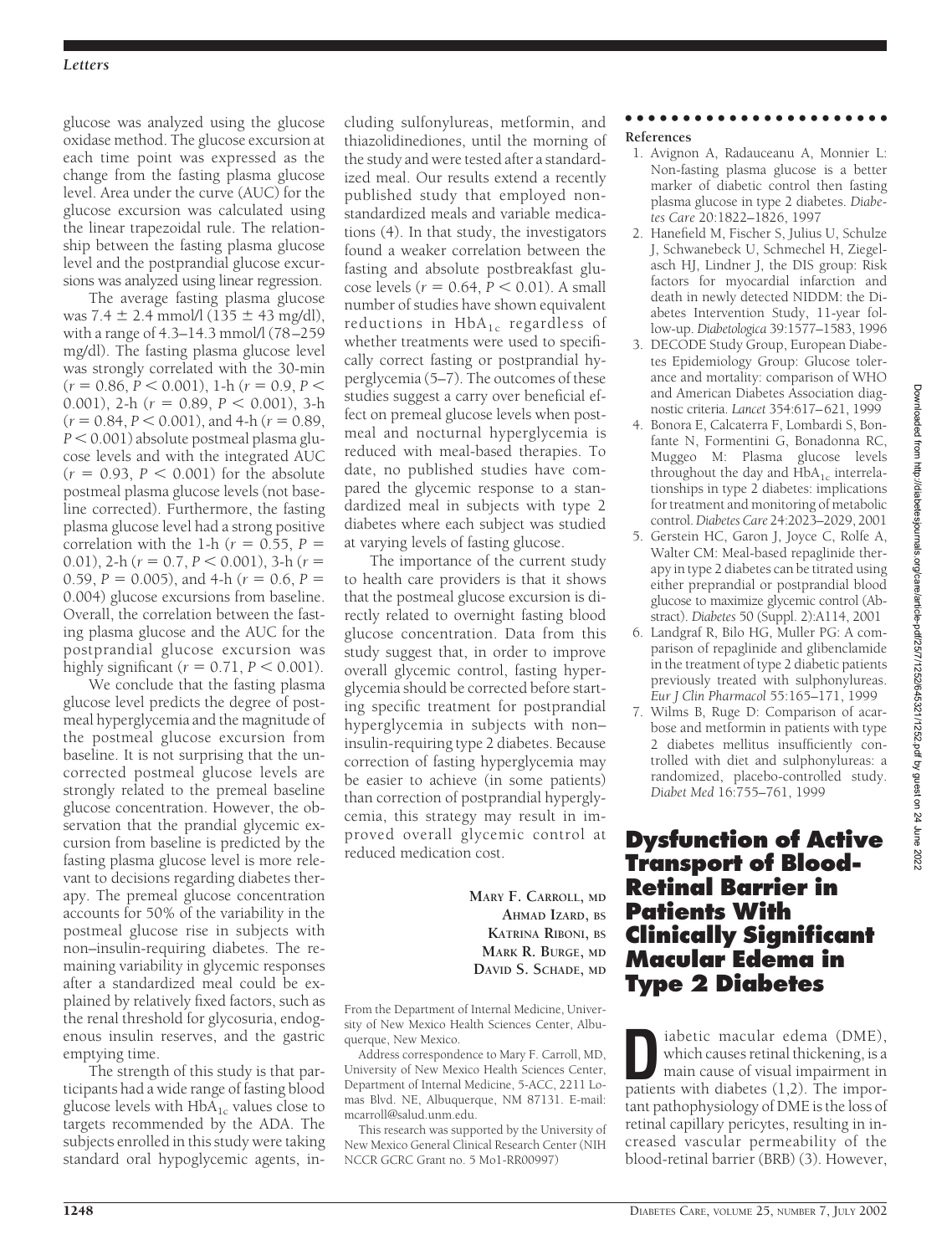there is only one report about the active transport of the BRB in patients with DME (4). The aim of this study was to evaluate the active transport of the BRB in patients with clinically significant diabetic macular edema (CSME) (5) in type 2 diabetes using differential vitreous fluorophotometry (DVF).

We studied six eyes of six patients with type 2 diabetes with CSME (age range 53–70 years, mean 63 years), five eyes of five patients with type 2 diabetes without CSME (age range 64–73 years, mean 69 years), and seven eyes of seven normal subjects (age range 58–66 years, mean 62 years). Informed consent was obtained from all subjects. All procedures adhered to the tenets of the Declaration of Helsinki. The eyes were diagnosed based on the findings of a best-corrected visual acuity, slit-lamp biomicroscopy, indirect ophthalmoscopy, fundus photography, and fluorescein angiography (5).

Fluorescein (F) and fluorescein monoglucuronide (FG) concentrations in the vitreous were determined using DVF modified Fluorotron Master (OcuMetrics, Mountain View, CA). The fluorescence readings were converted to F and FG concentrations using the methods of McLaren et al. (6). DVF was performed 120 min after intravenous injection of 14 mg/kg sodium fluorescein. The F/FG ratio, a good indicator of the estimated active transport of the BRB, was calculated based on the concentration of F and FG in the vitreous obtained by DVF (7). If the active transport of the BRB is low, the F/FG ratio increases. We compared the F/FG ratio in the three groups using oneway ANOVA and Scheffe's test.

The F/FG ratio in the control subjects, the patients without CSME, and the patients with CSME were  $0.42 \pm 0.32$  $(0.13-0.95), 0.50 \pm 0.34 (0.10-0.80),$ and  $2.84 \pm 1.20$  (1.13–4.12), respectively. The F/FG ratio was markedly higher in the patients with CSME than in the control subjects  $(P = 0.0001)$  and in the patients without  $CSME (P = 0.0004)$ .

This result indicates directly and clinically the active transport dysfunction of the BRB in the patients with CSME. We reported the abnormal inward permeability of the retina caused by BRB breakdown in patients without CSME with diabetes using vitreous fluorophotometry (8). However, in the present study, the active transport of the BRB was normal in the patients without CSME. Dysfunctional

active transport of the BRB may not be found until DME develops. The abnormality of the active transport of the BRB may be a pathogenic mechanism of DME. The pharmacologic normalization of the active transport of the BRB may be the future treatment of DME.

> **FUMIHIKO MORI, MD, PHD TAIICHI HIKICHI, MD, PHD JUNICHI TAKAHASHI, MD TAIJI NAGAOKA, MD, PHD AKITOSHI YOSHIDA, MD, PHD**

From the Department of Ophthalmology, Asahikawa Medical College, Asahikawa, Japan.

Address correspondence to Fumihiko Mori, MD, PhD, Department of Ophthalmology, Asahikawa Medical College, Midorigaoka Higashi 2-1-1-1, Asahikawa078-8510,Japan.E-mail:morinao@d5.dion. ne.jp.

This study was supported by Grant-in-Aid for Encouragement of Young Scientists 13771007 (to F.M) and Scientific Research (C) 14571652 (to  $A.Y.$ )

The authors thank Dr. Bruce Ishimoto for assistance on the Fluorotron Master.

### ●●●●●●●●●●●●●●●●●●●●●●●

#### **References**

- 1. Klein R, Klein BEK, Moss SE, Davis MD, DeMets DL: The Wisconsin epidemiologic study of diabetic retinopathy. IV. Diabetic macular edema. *Ophthalmology* 91: 1464–1474, 1984
- 2. Klein R, Moss SE, Klein BEK, Davis MD, Demets DL: The Wisconsin epidemiologic study of diabetic retinopathy. XI. The incidence of macular edema.*Ophthalmology* 96:1501–1510, 1989
- 3. Frank RN: Etiologic mechanisms in diabetic retinopathy. In *Retina*. Vol. 2, 2nd ed. Ryan SJ, Ed. St. Louis, MO, Mosby, 1994, p. 1243–1276
- 4. Sander B, Larsen M, Moldow B, Lund-Andersen H: Diabetic macular edema: passive and active transport of fluorescein through the blood-retina barrier. *Invest Ophthalmol Vis Sci* 42:433–438, 2001
- 5. Early Treatment Diabetic Retinopathy Study Research Group: Photocoagulation for diabetic macular edema: Early Treatment Diabetic Study report number 1. *Arch Ophthalmol* 103:1796–1806, 1985
- 6. McLaren J, Brubaker R: Measurement of fluorescein and fluorescein glucuronide in the living human eye. *Invest Ophthalmol Vis Sci* 27:966–974, 1986
- 7. Takahashi J, Mori F, Hikichi T, Yoshida A: The effect of acetazolamide on outward permeability of blood retinal barrier using differential vitreous fluorophotometry. *Curr Eye Res* 23:166–170, 2001
- 8. Yoshida A, Ishiko S, Kojima M, Ogasawara H: Permeability of the blood-ocu-

lar barrier in adolescent and adult diabetic patients. *Br J Ophthalmol* 77:158–161, 1993

### **Necrobiosis Lipodica Is a Clinical Feature of Maturity-Onset Diabetes of the Young**

**Necrobiosis lipodica** (NL) is a recognized feature of diabetes affecting<br>0.3–1.2% of patients (1,2). It pre-<br>sents with elevated erythematous lesions nized feature of diabetes affecting sents with elevated, erythematous lesions (usually on the shins), which typically become atrophic in the center over time. It is most commonly seen in patients with type 1 diabetes, but 7–30% of diabetic patients with NL have type 2 diabetes (1– 3). This gives a prevalence of NL of 6.5% in patients with type 1 diabetes and 0.4% in patients with type 2 diabetes. Numerous underlying mechanisms have been proposed, including vascular dysfunction, autoimmunity, and genetic factors (4).

Maturity-onset diabetes of the young (MODY) is a subtype of non–insulindependent diabetes characterized by a young age of onset (usually before 25 years), autosomal dominant inheritance, and  $\beta$ -cell dysfunction. Mutations in five genes have been found to cause MODY: glucokinase, hepatocyte nuclear factor (HNF)- $1\alpha$ , HNF- $4\alpha$ , HNF- $1\beta$ , and insulin promoter factor-1 (5). Two family members from a Chinese family with an HNF-1 mutation have been described with diabetes and NL (6). There have been no studies looking at the prevalence and course of NL in MODY.

We reviewed the records of 178 patients from 108 families referred to Exeter fitting the clinical criteria for MODY (diagnosis 25 years and three-generation history of diabetes with autosomal dominant inheritance). If evidence of a rash was noted, further details were collected from the patient and clinical records.

Five patients (three female) from five families had a rash typical of NL (confirmed on biopsy in one patient), giving a prevalence of 2.8%. The mean age of onset of NL was 19 years (range 15–25 years). Onset varied between 3 years before and 5 years after diagnosis of diabetes. The diagnosis of NL led directly to the diagnosis of diabetes in two patients. Patients had good glycemic control, and no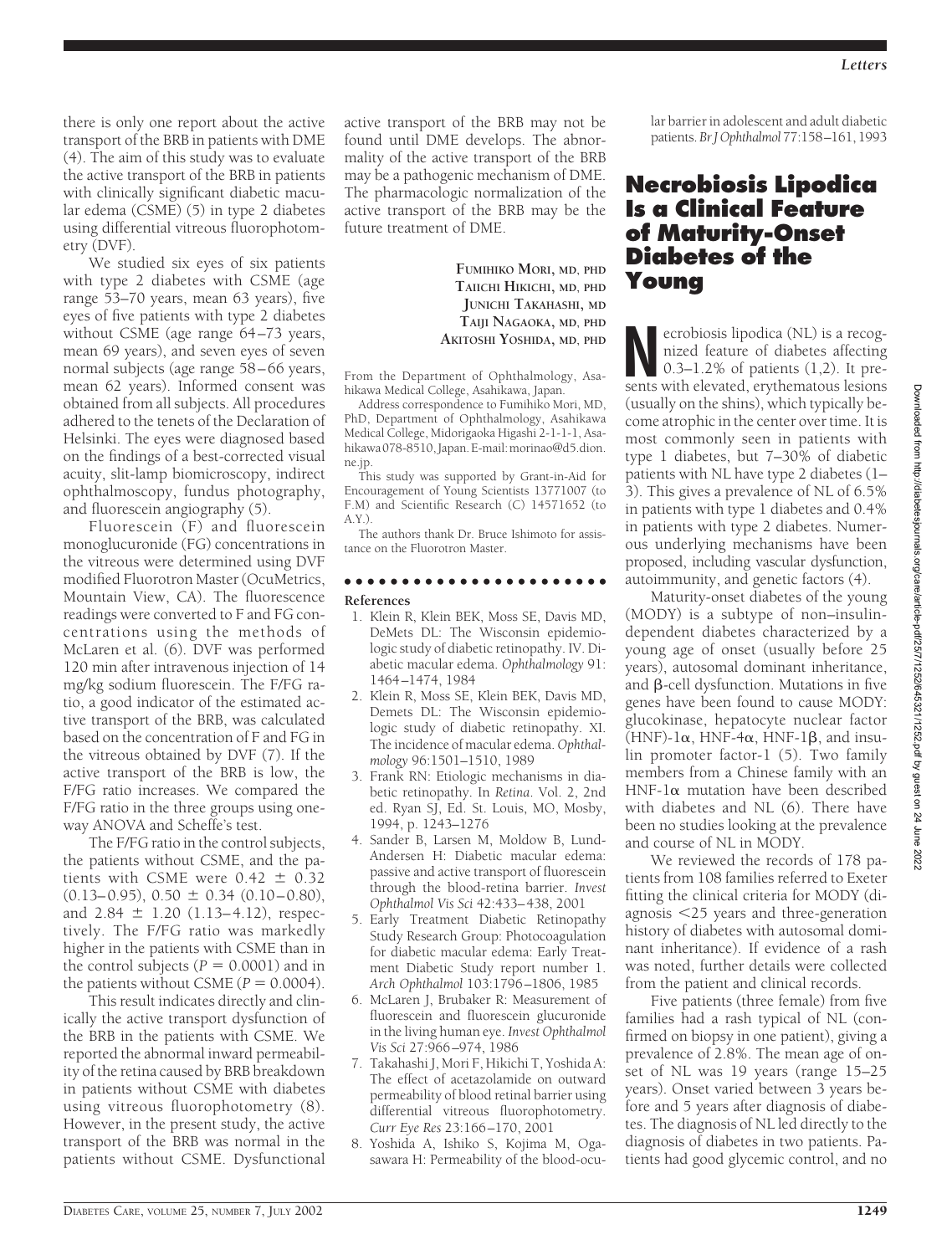other diabetic complications were present at diagnosis of NL. In two patients the rash resolved within 1 year, whereas there has been no improvement for the other three patients (17–43 years after diagnosis). Mutations in the HNF- $1\alpha$  gene have been found by direct sequencing in three patients (P291fsinsC, R159Q, and R54X), one patient declined genetic testing, and in the fifth patient direct sequencing of the full coding region and minimal promoter of the HNF- $1\alpha$  and HNF- $4\alpha$  genes has failed to identify a mutation.

We have shown that NL is a feature of MODY in 2.8% of patients, a prevalence lower than that seen in type 1 diabetes (6.5%) and higher than that found in type 2 diabetes  $(0.4\%)$   $(1-4)$ . This higher prevalence of NL in MODY compared with type 2 diabetes may be caused by selection bias in a well-characterized group.

The MODY patients described here developed NL early in their disease course, often before diagnosis of diabetes; their glycemic control was good, and other diabetic complications were not present. This is in contrast with other reports that have suggested an association with microvascular complications (7,8). The finding of NL in this monogenic form of diabetes makes a specific etiology related to a type of diabetes, such as autoimmunity, unlikely.

We conclude that NL is a feature of diabetes due to MODY. If NL is found in a young nonobese diabetic patient, a diagnosis of MODY as well as type 1 diabetes should be considered, especially in the presence of a family history.

> **AMANDA STRIDE, MRCP<sup>1</sup> PAUL LAMBERT, MRCP<sup>2</sup> A.C. FELIX BURDEN, MD<sup>3</sup> PETER MANSELL, FRCP<sup>4</sup> SIMON PAGE, FRCP<sup>4</sup> ANDREW T. HATTERSLEY, DM<sup>1</sup>**

From the <sup>1</sup>Department of Diabetes and Vascular Medicine, Exeter, U.K.; the <sup>2</sup>Department of Diabetes and Metabolism, Medical School Unit, Southmead Hospital, Bristol, U.K.; the <sup>3</sup>Heart of Birmingham Diabetes Care, Birmingham, U.K.; and the <sup>4</sup>Department of Diabetes, Endocrinology and Nutrition, Queens Medical Centre, Nottingham, U.K.

Address correspondence requests to Andrew T. Hattersley, Department of Diabetes and Vascular Medicine, Barrack Rd., Exeter, EX2 5AX, Devon, U.K. E-mail: a.t.hattersley@exeter.ac.uk.

**Acknowledgments**— The work in Exeter on MODY was funded by Diabetes UK. Paul Lambert is funded by a Diabetes UK Clinical Training Fellowship.

We thank our patients for their support with our research.

#### ●●●●●●●●●●●●●●●●●●●●●●● **References**

- 1. Boulton AJ, Cutfield RG, Abouganem D, Angus E, Flynn HW Jr, Skyler JS, Penneys NS: Necrobiosis lipodica diabeticorum: a clinicopathologic study. *J Am Acad Dermatol* 18:530–537, 1988
- 2. Shall L, Millard LG, Stevens A, Tattersall RB, Peacock I: Necrobiosis lipodica: 'the footprint not the footstep' (Letter). *Br J Dermatol* 123 (Suppl. 37):47, 1990
- 3. O'Toole EA, Kennedy U, Nolan JJ, Young MM, Rogers S, Barnes L: Necrobiosis Lipodica: only a minority of patients have diabetes mellitus. *Br J Dermatol* 140:283– 286, 1999
- 4. Lowitt MH, Dover JS: Necrobiosis lipodica. *J Am Acad Dermatol* 25:735–748, 1991
- 5. Owen K, Hattersley AT: Maturity-onset diabetes of the young: from clinical description to molecular genetic characterization. *Best Pract Res Clin Endocrinol Metab* 15:309–323, 2001
- 6. Ng MCY, Li JKY, So WY, Critchley JAJH, Cockram CS, Bell GI, Chan JCN: Nature or nurture: an insightful illustration from a Chinese family with hepatocyte nuclear factor - 1alpha diabetes (MODY3). *Diabetologia* 43:816–818, 2000
- 7. Sharpe GR: The skin in diabetes mellitus. In *Textbook of Diabetes*. 2nd ed. Pickup J, Williams G, Eds. Oxford, U.K., Blackwell Science, 1996
- 8. Dandona P, Freedman D, Barter S, Majewski BB, Rhodes EL, Watson B: Glycosylated haemoglobin in patients with necrobiosis lipodica and granuloma annulare. *Clin Exp Dermatol* 6:199–302, 1981

## **Atorvastatin, Diabetic Dyslipidemia, and Cognitive Functioning**

**C**ognitive functioning is reduced in patients with type 2 diabetes as compared with age-matched patients without diabetes (1). In particular, verbal memory and complex information processing are affected in patients with diabetes, which has an impact on daily functioning (2). The severity of cognitive dysfunction in patients with diabetes presumably results from an interaction between risk factors for macro- and microvascular disease (3). Previous studies suggest a positive association between indexes of cognitive impairment and elevation of plasma triglyceride level (4,5). The effect of lowering serum triglyceride levels by gemfibrozil on cognitive functioning has been investigated in elderly hypertriglyceridemic patients (11 of the 44 patients had diabetes). Lowering triglyceride levels appeared beneficial to cerebral perfusion and cognitive performance after 4–6 months (6). Therefore, we studied in the Diabetes Atorvastatin Lipid Intervention (DALI) study (7), the effect of atorvastatin on diabetic dyslipidemia and cognitive functioning. Thirty patients with diabetes, aged 45–75 years, with fasting triglycerides between 1.5 and 6.0 mmol/l and total cholesterol levels between 4.0 and 8.0 mmol/l, and without ischemic heart and cerebrovascular disease were included. Patients received placebo ( $n = 8$ ), 10 mg atorvastatin ( $n = 7$ ), or 80 mg atorvastatin  $(n = 11)$  during 30 weeks. Two patients withdrew before the end of the study for personal reasons, and two patients withdrew because of protocol violation. Fasting lipids and neuropsychological tests were assessed at baseline and after 30 weeks. The neuropsychological test-battery was composed in line with the findings of previous studies with comparable groups (1). Orientation and auditory-verbal memory were tested, as well as attention, psychomotor speed, and executive functioning. Furthermore, we estimated premorbid intelligence with the Dutch version of the National Adult Reading Test (NLV). Baseline characteristics, lipids, and neuropsychological tests results did not differ between the intervention groups. The mean  $HbA_{1c}$  was 8.1  $\pm$  1.0%, and the diabetes duration was  $8.9 \pm 5.9$  years. Atorvastatin 10 and 80 mg respectively reduced plasma triglyceride by 19 and 39%, total cholesterol by 27 and 42%, and LDL cholesterol by 36 and 56%. The baseline results of the auditory-verbal memory test were below mean (i.e.,  $\geq$ 1 SD) in 71% of the study population, in comparison with the normative data (8). The baseline results on the other neuropsychological tests did not differ from a nondiabetic population. The verbal memory test (CVLT) improved 24% (a mean of seven extra words) after 30 weeks of treatment with atorvastatin 80 mg. In the atorvastatin 10 mg group, the CVLT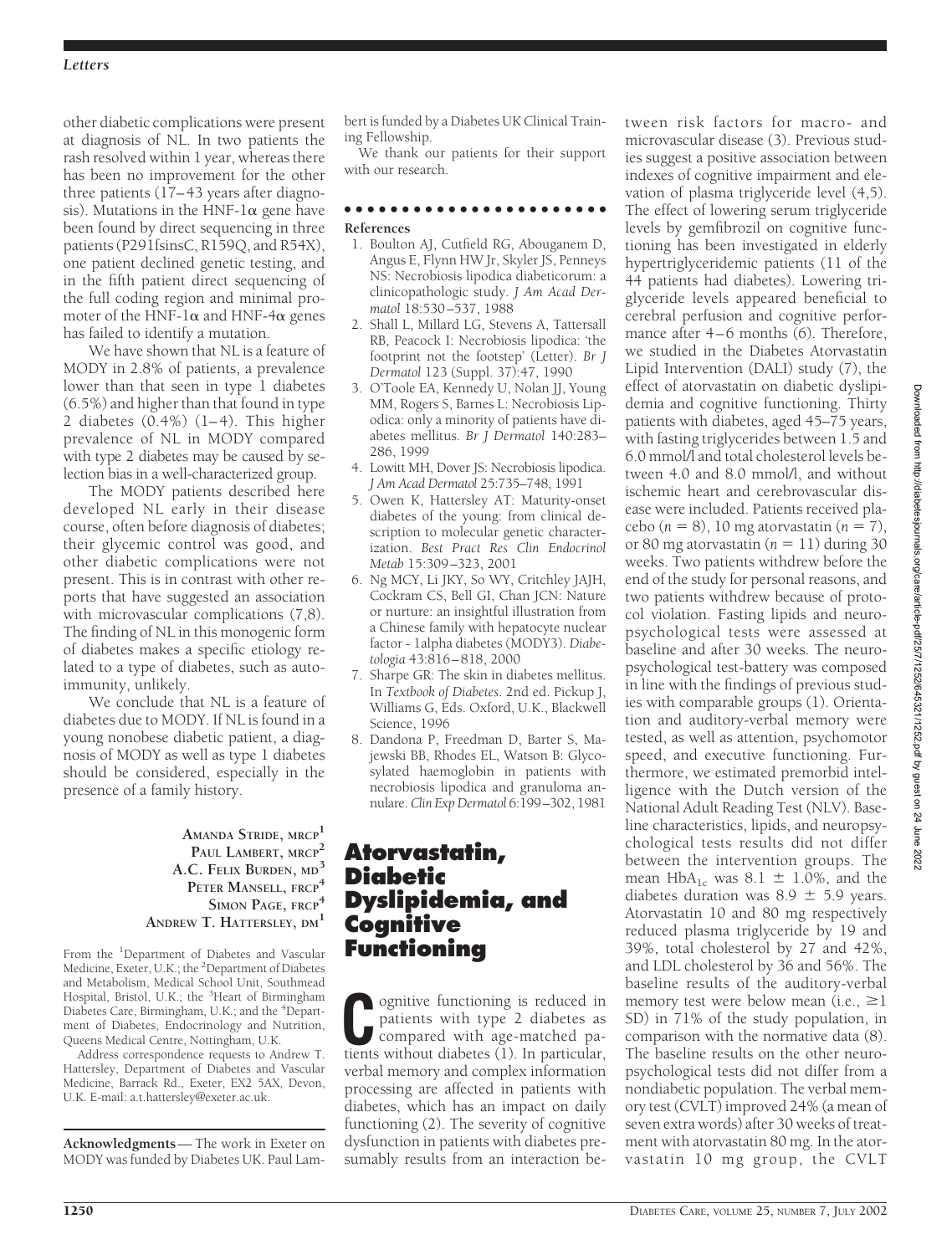improved only 8% (a mean of two extra words), and in the placebo group, no effect was observed. Verbal memory improvement correlated with an increase in  $HDL$  cholesterol ( $r = 0.67, P < 0.05$ ), a reduction in LDL cholesterol ( $r = -0.34$ ,  $P < 0.05$ ), and a reduction in triglycerides  $(r = -0.34, P = 0.07)$  after adjustment for age, baseline HDL cholesterol, LDL cholseterol, triglycerides, and verbal memory in the entire population. Atorvastatin did not affect psychomotor speed, attention, and executive functioning.

To summarize, in this small cohort of hyperlipidemic patients with type 2 diabetes who were treated with atorvastatin, verbal memory improvement was associated with improvement of the diabetic dyslipidemia profile. Low- and high-dose atorvastatin had no significant effect on cognitive functioning.

### **INGRID BERK-PLANKEN, MD<sup>1</sup> INGE DE KONIG, MCRP<sup>2</sup> RONALD STOLK, MD, PHD<sup>3</sup> HANS JANSEN, MRBC, PHD<sup>1</sup> NICOLINE HOOGERBRUGGE, MD, PHD<sup>4</sup>**

From the <sup>1</sup>Department of Internal Medicine, University Hospital Rotterdam, The Netherlands; the 2 Department of Neurology, University Hospital Rotterdam, The Netherlands; the <sup>3</sup>Julius Center for Patient Oriented Research, Utrecht, The Netherlands; and the <sup>4</sup>Department of Anthropogenetics, University Medical Center Nijmegen, The Netherlands.

Address correspondence to Ingrid Berk-Planken, Department of Internal Medicine, University Hospital Dijkzigt, P.O. Box 1738, 3000 DR Rotterdam, The Netherlands. E-mail: Berk@inw3.azr.nl.

### ●●●●●●●●●●●●●●●●●●●●●●●

#### **References**

- 1. Strachan MWJ, Deary IJ, Ewing FME, Frier BM: Is type II diabetes associated with an increased risk of cognitive dysfunction? *Diabetes Care* 20:438–445, 1997
- 2. Dornan TL, Peck GM, Dow JDC, Tattersall RB: A community survey of diabetes in the elderly. *Diabet Med* 9:860–865, 1992
- 3. Ryan CM, Geckle M: Why is learning and memory dysfunction in type 2 diabetes limited to older adults? *Diabete Metab Res Rev* 16:308–315, 2000
- 4. Perlmuter LC, Nathan DM, Goldfinger SH, Russo PA, Yates J, Larkin M: Triglyceride levels affect cognitive function in noninsulin-dependent diabetics. *J Diabetic Complications* 2:210–213, 1988
- 5. Helkala EL, Niskanen L, Vinamaki h, Partanen J, Uusitupa M: Short-term and long-term memory in elderly patients with NIDDM. *Diabetes Care* 18:681–685, 1995
- 6. Rogers RL, Meyer JS, McClintic K, Mortel KF: Reducing hypertriglyceridemia in elderly patients with cerebrovascular disease stabilizes or improves cognition and cerebral perfusion. *Angiology* 40:260– 269, 1989
- 7. The DALI Study Group: The effect of aggressive versus standard lipid lowering by atorvastatin on diabetic dyslipidemia. *Diabetes Care* 24:1335–1341, 2001
- 8. Mulder JL, Dekker R, Dekker PH: *Verbale Leer en geheugen Test Handleiding (Dutch manual)*. Lisse, Swets and Zeitlinger, 1996

### **Rosiglitazone in Combination With Glimepiride Plus Metformin in Type 2 Diabetic Patients**

Type 2 diabetic patients are often treated with a combination of anti-<br>diabetic agents. The need to use<br>drugs with different and complementary ■ype 2 diabetic patients are often treated with a combination of antidiabetic agents. The need to use mechanisms of action frequently arises in daily clinical practice. There are several reasons to do this; namely, the disease itself is progressive, with deterioration of glycemic control over time, and monotherapeutic attempts to achieve and maintain glycemic control often fail in the long run (1,2).

Some patients do not accept insulin treatment because of the fear of needles and injections, the fear that the complications of diabetes are caused by insulin, and other false beliefs, and are willing to take as many antidiabetic pills the doctor is prepared to prescribe.

The combination of a sulfonylurea with metformin is commonly used in clinical practice. But when this potent combination is no longer able to provide acceptable glycemic control, the addition of an antidiabetic drug with a different mode of action may lead to improved metabolic control.

The peroxisome proliferator– activated receptor- $\gamma$  (PPAR- $\gamma$ ) agonist rosiglitazone has been shown to produce significant improvement in glycemic control when administered to patients who were inadequately controlled on the combination of glibenclamide and metformin (3). Similar findings were obtained in a trial with troglitazone, the first member of the thiazolidinedione class of antidiabetic agents. In a double-blind placebo-controlled trial, the addition of troglitazone in a therapeutic regimen of sulfonylurea and metformin in inadequately controlled type 2 diabetic patients led to significant improvement in glycemic control (4). The trial was completed before troglitazone was taken off the market because of hepatotoxicity.

We examined the efficacy of rosiglitazone when added to a therapeutic regimen of glimepiride and metformin in type 2 diabetic patients.

A total of 38 Greek diabetic patients inadequately controlled on maximum doses of glimepiride (6 mg/day) and metformin (2,550 mg/day) were given rosiglitazone. There were 20 men and 18 women, the mean age was  $58.6 \pm 8.1$ (mean  $\pm$  SD), diabetes duration was  $10.5 \pm 6$  years, and BMI was  $31 \pm 4.8$ kg/m<sup>2</sup> . The patients were divided into two groups. In the first group (19 patients), the dose of rosiglitazone was 4 mg/day, whereas in the second group (19 patients), the dose was 8 mg/day.

 $HbA_{1c}$  levels were measured by highperformance liquid chromatography. Paired *t* testing was used for statistical analysis, and  $\bar{P}$  < 0.05 was considered significant. Twenty weeks after the addition of rosiglitazone there was a statistically significant decrease in  $HbA_{1c}$  levels in both groups.

In the first group of patients, the average  $HbA_{1c}$  before the treatment modification was 8.9  $\pm$  1.1% and baseline fasting plasma glucose (FPG) was  $10.7 \pm$ 2.2 mmol/l. After the treatment modification  $HbA_{1c}$  was 7.8  $\pm$  0.9% ( $P < 0.001$ ) and FPG  $8.9 \pm 1.2$  mmol/l ( $P < 0.0001$ ). In the second group, the average baseline HbA<sub>1c</sub> was 9  $\pm$  1.1% and the baseline FPG was  $10.8 \pm 2.3$  mmol/l. After the treatment modification, HbA<sub>1c</sub> was 7.6  $\pm$ 0.8 ( $P < 0.0001$  and FPG was 7.9  $\pm$  1 mmol $/$ l ( $P < 0.0001$ ).

The treatment with rosiglitazone was well tolerated. Hypoglycemia was the most frequent side effect in both patient groups (18.6% at 4 mg/day and 28% at 8 mg/day). The dose of glimepiride and/or metformin was reduced in patients with hypoglycemic episodes, and the reduction proved to be effective in avoiding hypoglycemic reactions. Mean body weight increased in both rosiglitazone groups  $(4.2 \text{ kg at } 4 \text{ mg/day and } 4.6 \text{ kg at } 8 \text{ mg/m}$ day).

Rosiglitazone treatment has rarely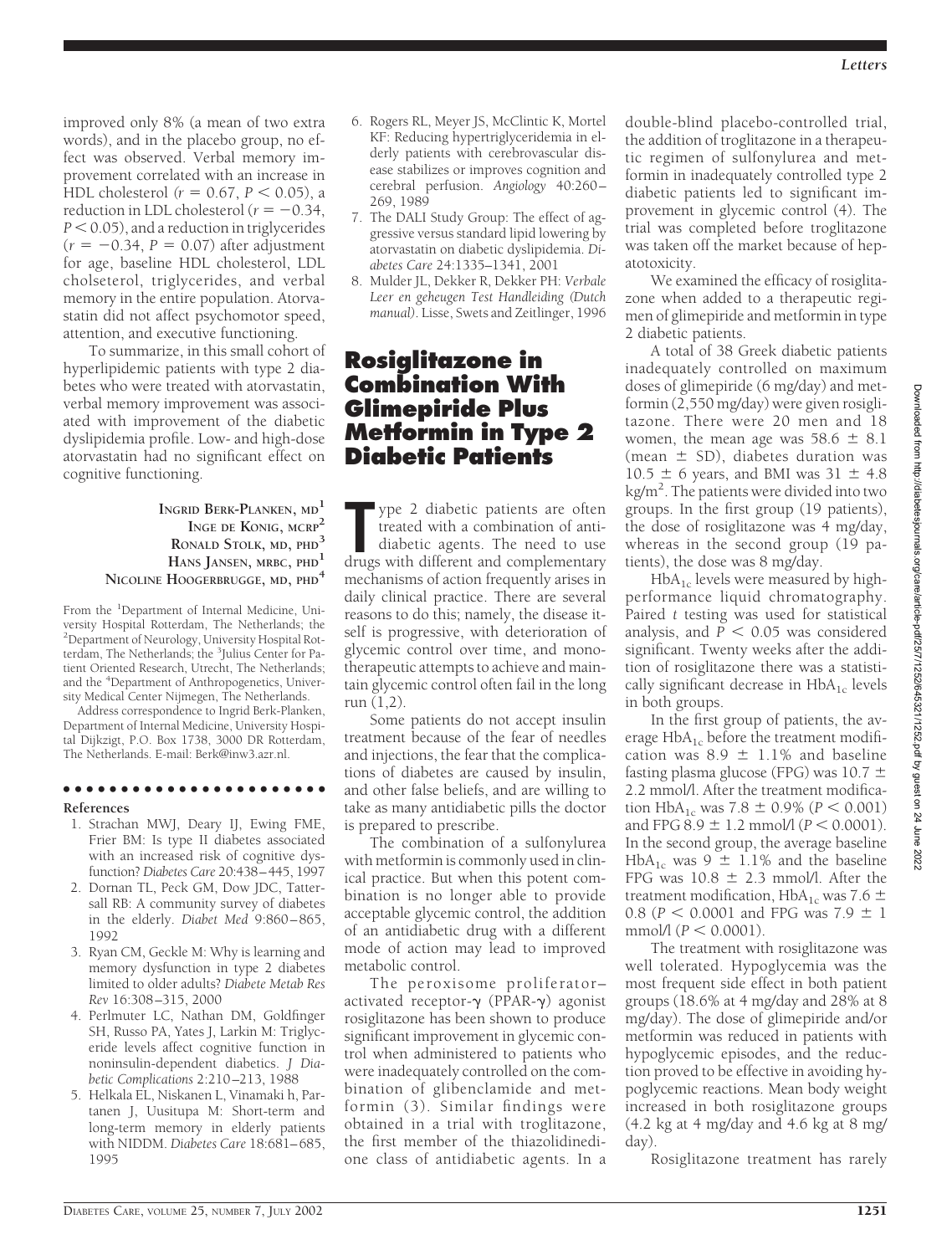been associated with severe liver reactions (5–7). No symptoms or signs of liver disease were observed, and no change in liver function tests was noted in the patients in our treatment groups for the 20 week period of follow-up.

Our findings are in accordance with those of other investigators who found that in inadequately controlled type 2 diabetic patients, on treatment with a sulfonylurea and metformin, the addition of rosiglitazone produces significant improvement in glycemic control and is safe and well tolerated (3).

Given the analogous results obtained with troglitazone, it is very possible that this is a class effect of thiazolidinediones and not a specific action of rosiglitazone. However, a major issue is whether hepatotoxicity is a class characteristic of all thiazolidinediones related at least partly to the activation of PPAR- $\gamma$  receptors, or whether it is unique to troglitazone and thus spares newer glitazones, such as rosiglitazone and pioglitazone.

### **JOHN A. KIAYIAS, MD, PHD EUGENIA D. VLACHOU, BN, MSC ELENI THEODOSOPOULOU, BN, PHD ELLI LAKKA-PAPADODIMA, MD, PHD**

From the Department of Endocrinology and Metabolism, Henry Dunant Hospital, Athens, Greece.

Address correspondence to John A. Kiayias, MD, Agisilaou 72 St., Sparti 23100, Greece. E-mail: jkiayias@hotmail.com.

### ●●●●●●●●●●●●●●●●●●●●●●●

- **References**
- 1. Turner RC, Cull CA, Frighi V, Holman RR: Glycemic control with diet, sulfonylurea, metformin, or insulin in patients with type 2 diabetes mellitus: progressive requirement for multiple therapies (UK-PDS 49): UK Prospective Diabetes Study (UKPDS) Group. *JAMA* 281:2005–2012, 1999
- 2. Matthews DR, Cull CA, Stratton IM, Holman RR, Turner RC: Sulphonylurea failure in non-insulin-dependent diabetic patients over six years: UK Prospective Diabetes Study (UKPDS) Group. *Diabet Med* 15:297–303, 1998
- 3. Jones N, Jones T, Menci L, Xu Jane, Freed M, Kreider M: Rosiglitazone in combination with glibenclamide plus metformin is effective and well tolerated in type 2 diabetes patients (Abstract). *Diabetologia* 44 (Suppl. 1):A904, 2001
- 4. Yale JF, Valiquett TR, Owens-Grillo JK, Whitcomb RW, Foyt HL: The effect of a thiazolidinedione drug, troglitazone, on glycemia in patients with type 2 diabetes

mellitus poorly controlled with sulphonylurea and metformin: a multicenter randomized, double-blind, placebo-controlledtrial. *Ann Intern Med* 134:737–745, 2001

- 5. Al-Salman J, Arjomand H, Kemp DG, Mittal M: Hepatocellular injury in a patient receiving rosiglitazone: a case report. *Ann Intern Med Jan* 18: 132:121–124, 2000
- 6. Forman LM, Simmons DA, Diamond RH: Hepatic failure in a patient taking rosiglitazone. *Ann Intern Med* 132:118–21, 2000
- 7. Gouda HE, Khan A, Schwartz I, Cohen R: Liver failure in a patient treated with longterm rosiglitazone therapy. *Am J Med* 111: 584–85, 2001

## **Preobesity in World Health Organization Classification Involves the Metabolic Syndrome in Japanese**

**O**besity has increased at an alarming<br>rate throughout the world and has<br>been regarded as a global epidemic<br>disease in light of its close association rate throughout the world and has disease in light of its close association with a cluster of cardiovascular risk factors, including hypertension, dyslipidemia, and hyperglycemia. This clustering of metabolic disorders is known as the metabolic syndrome, which is associated with insulin resistance (1). BMI is an estimate of total body fat mass and is probably the most useful scale to define obesity. Obesity has been defined as a BMI  $>$  30.0  $kg/m<sup>2</sup>$  in World Health Organization (WHO) classification (2), but this does not take into account the morbidity and mortality associated with more modest degrees of overweight. A significant increase in risk of death from cardiovascular disease was found for all BMIs of  $>25.0$ kg/m<sup>2</sup> in women and  $>$ 26.5 kg/m<sup>2</sup> in men in a prospective study conducted in the U.S. (3). The relation between BMI up to 30.0 kg/m<sup>2</sup> and the relative risk of several chronic conditions caused by excess body fat, including type 2 diabetes, hypertension, coronary heart disease, and cholelithiasis, appears to be approximately linear (4). In Japan and most other Asian countries, a pronounced increase in the prevalence of overweight and obesity has been observed during the past two decades (5). Although the Japanese are often considered to be nonobese compared with Caucasians, because of the differences in the prevalence of obesity and BMI distribution, the clustering of cardiovascular risk factors is thought to occur in this relatively lean population as well.

To investigate whether an increment in body weight increases the risk of metabolic complications in the Japanese, we studied the relation of a graded classification of obesity using BMI values based on the WHO classification to components of the metabolic syndrome, including the levels of fasting plasma glucose (FPG), total cholesterol (TC), triglycerides (TGs), high-density lipoprotein cholesterol (HDL-C), blood pressure, and uric acid. In a population-based cross-sectional study of 1,559 healthy adults (1,169 men, 390 women) aged 35–60 years who underwent annual health examinations in 1998, we classified the subjects into four groups: underweight (BMI  $<$  18.5 kg/m<sup>2</sup>,  $\tilde{n} = 113$ ), normal (18.5–24.9 kg/m<sup>2</sup>,  $n =$ 1,086), preobese  $(25.0 - 29.9 \text{ kg/m}^2, n =$ 323), and class I obese  $(30.0 - 34.9 \text{ kg/m}^2,$ *n* = 37) based on the WHO classification (Table 1). Venous blood was sampled after an overnight fast for routine laboratory investigations. Comparisons between groups were performed with Bonferroni's multiple comparison test. In our study the prevalence of BMI  $\geq$ 25.0 kg/m<sup>2</sup> was 23.1%, and that of BMI  $\geq$  30 kg/m<sup>2</sup> was 2.4%. All but one of the components were significantly higher (only HDL-C was lower) for the preobese group compared with the normal group  $(P < 0.001)$ . These components were also higher for the normal group than for the underweight group, except for  $TGs (P < 0.01)$ . No statistically significant differences were observed among any of the parameters except for systolic blood pressure in the preobese and class I obese groups, whereas there were differences in all of the parameters besides  $TC (P = 0.09)$  between class I obese and normal groups  $(P < 0.05)$  (Table 1). This means that a significant increase in all of the components of the metabolic syndrome was recognized in preobesity defined as BMI  $25.0 - 29.9$  kg/m<sup>2</sup> in the WHO classification. However, no BMI-related differences in FPG, TC, TGs, HDL-C, diastolic blood pressure, and uric acid were observed between preobesity and class I obesity. Therefore, abnormalities in these parameters seem to reach a plateau before the BMI reaches 30.0 kg/m<sup>2</sup>, although this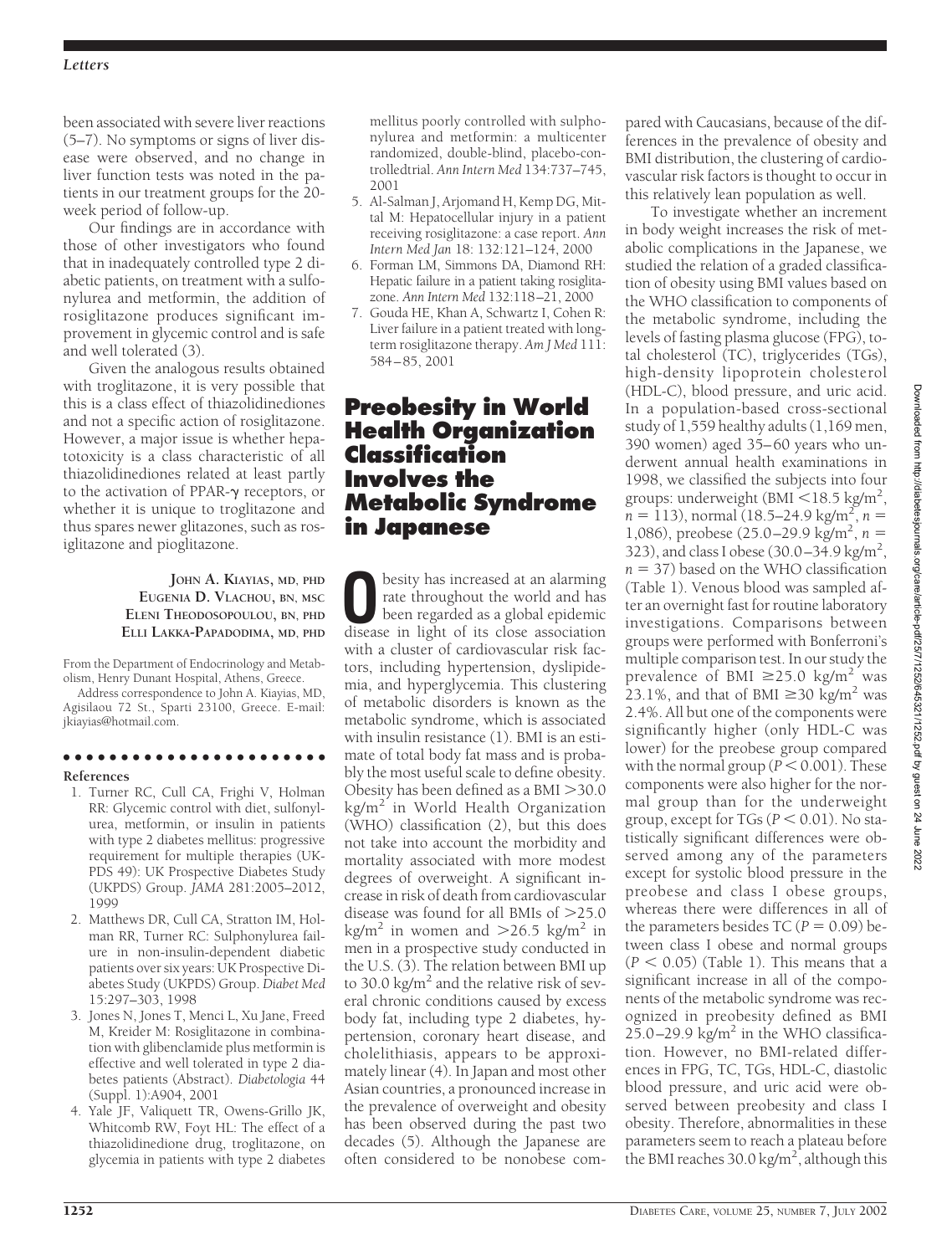| There is intermediate parameters by grand of obesity acquired by a 41110 expert committee |                       |       |                |                |                 |                  |                       |                        |                      |
|-------------------------------------------------------------------------------------------|-----------------------|-------|----------------|----------------|-----------------|------------------|-----------------------|------------------------|----------------------|
| BMI<br>(kg/m <sup>2</sup> )                                                               | WHO<br>classification | n     | FPG<br>(mg/dl) | TC<br>(mg/dl)  | TG<br>(mg/dl)   | HDL-C<br>(mg/dl) | Systolic BP<br>(mmHg) | Diastolic BP<br>(mmHg) | Uric acid<br>(mg/dl) |
| <18.5                                                                                     | Underweight           | 113   | $88 \pm 11$    | $178 \pm 28$   | $79 \pm 24$     | $62 \pm 14$      | $118 \pm 13$          | $70 \pm 10$            | $4.8 \pm 1.2$        |
| $18.5 - 24.9$                                                                             | Normal                | 1.086 | $92 \pm 15$ *  | $196 \pm 33*$  | $113 \pm 77$    | $56 \pm 13*$     | $122 \pm 14*$         | $73 \pm 10^*$          | $5.3 \pm 1.4^*$      |
| $25.0 - 29.9$                                                                             | Preobese              | 323   | $96 \pm 14$ †  | $207 \pm 34$ † | $167 \pm 111$ † | $48 \pm 9.8$ †   | $128 \pm 13$ †        | $78 \pm 10^+$          | $6.0 \pm 1.3$ †      |
| $30.0 - 34.9$                                                                             | Class I obese         | 37    | $98 \pm 18$    | $205 \pm 38$   | $179 \pm 122$   | $47 \pm 8.4$     | $133 \pm 12$ #        | $81 \pm 10$            | $6.5 \pm 1.5$        |

**Table 1—***Metabolic parameters by grade of obesity defined by a WHO expert committee*

Values are means  $\pm$  SD. \**P* < 0.01 (versus underweight);  $\uparrow$  *P* < 0.001 (versus normal);  $\uparrow$  *P* < 0.01 (versus preobese). BP, blood pressure.

finding should be confirmed in a larger population study.

Thus, *1*) the risk of metabolic syndrome is significantly related to the degree of obesity, *2*) underweight appears to be more preventive against the metabolic syndrome than normal weight, and *3*) preobesity in the WHO classification involves increased cardiovascular risk factors for the Japanese. Therefore, a lower BMI at  $25.0 \text{ kg/m}^2$  should be used for the Japanese population to estimate the prevalence of obesity and to identify the highrisk groups for cardiovascular disease. Racial differences should thus be taken into account when defining obesity, and we propose a BMI of  $25.0 \text{ kg/m}^2$  as the optimal cutoff point for obesity in Japanese and presumably other Asian populations.

#### **TSUGUHITO OTA, MD TOSHINARI TAKAMURA, MD, PHD NOBUYUKI HIRAI, MD, PHD KEN-ICHI KOBAYASHI, MD, PHD**

From the Department of Endocrinology and Metabolism, Kanazawa University Graduate School of Medical Science, Kanazawa, Ishikawa, Japan.

Address correspondence to Toshinari Takamura, Department of Endocrinology and Metabolism, Kanazawa University Graduate School of Medical Science, 13–1 Takara-machi, Kanazawa, Ishikawa 920- 8641, Japan. E-mail: tt@medf.m.Kanazawa-u.ac.jp.

### ●●●●●●●●●●●●●●●●●●●●●●●

#### **References**

- 1. DeFronzo RA, Ferrannini E: Insulin resistance: a multifaceted syndrome responsible for NIDDM, obesity, hypertension, dyslipidemia and atherosclerotic cardiovascular disease. *Diabetes Care* 14:173– 194, 1991
- 2. World Health Organization: *Obesity: Preventing and Managing the Global Epidemic*: *Report of a WHO Consultation on Obesity*. Geneva, World Health Org., 1997 (publ. no. WHO/NUT/NCD/98.1)
- 3. Calle EE, Thun MJ, Petrelli JM, Rodriguez C, Heath CW: Body-mass index and mortality in a prospective cohort of U.S.

adults. *N Engl J Med* 341:1097–1105, 1999

- 4. Willett WC, Dietz WH, Colditz GA: Guidelines for healthy weight. *N Engl J Med* 341:427–433, 1999
- 5. Popkin BM: The nutrition transition in low-income countries: an emerging crisis. *Nutr Rev* 52:285–298, 1994

### **Prevalence of Metabolic Syndrome Among HIV Patients**

**R**ecently published observations (1) suggest that among HIV-positive patients treated with highly active antiretroviral therapy (HAART), the incidence of cardiovascular diseases is increased. Until now, no specific risk factors have been identified except for those related to behavior or metabolic abnormalities. So far, a sum of metabolic abnormalities have frequently been reported among these patients, including increased lipid levels, abnormal fat distribution, elevated blood pressure, and disturbance in glucose metabolism (2). Studies designed to identify subclinical atherosclerosis in HIV-infected patients on HAART have been inconclusive. Numerous modalities, including carotid intimal thickness measurement, brachial reactivity, and electron beam computed tomography, have shown varying results; at this time, it is unclear what the results mean. The metabolic syndrome is a cluster of risk factors (disturbance in glucose metabolism, central obesity, hypertension, and dyslipidemia) caused by insulin resistance (3,4). Metabolic syndrome is considered a powerful independent risk factor for cardiovascular morbidity and mortality (4). Insulin resistance is frequent among HIV patients on HAART (5), but there are no data about the prevalence of the metabolic syndrome in these patients.

We evaluated the prevalence of the metabolic syndrome in a large cohort of HIV patients on HAART. We studied 553 patients (321 men, 232 women) with a mean age of  $37.1 \pm 7.3$  years (range  $20-$ 61). Metabolic syndrome has been defined according to criteria released by the Third Report of the National Cholesterol Education Program Expert Panel on Detection, Evaluation and Treatment of High Blood Cholesterol in Adults III (3). In particular, HIV patients with three or more of the following risk factors were defined as having the metabolic syndrome: *1*) high fasting glucose  $(\geq 6.1)$ mmol/l), *2*) central obesity (waist circumference  $>$  102 cm in men and  $>$  88 cm in women), 3) hypertension  $(\geq 130/85)$ mmHg), 4) hypertriglyceridemia (≥1.69 mmol/l), and  $5$ ) low HDL  $\leq$ 1.04 mmol/l in men and  $\leq 1.29$  mmol/l in women) (3).

Among HIV patients, 133 (24.0%) showed high fasting glucose or antidiabetes medication use, 209 (37.8%) had central obesity, 234 (42.3%) showed hypertension, 328 (59.3%) showed hypertriglyceridemia, and 290 (52.4%) showed low HDL. One single risk factor was present in 108 (19.5%) patients, two in 95 (17.2%), three in 146 (26.4%), four in 67 (12.1%), and five in 38 (6.9%). Of the subjects, 99 (17.9%) showed no risk factors. We found that 251 patients had the metabolic syndrome (at least three risk factors), leading to a prevalence of 45.4%. This prevalence was more than twofold that reported recently by Ford et al. (6) in the general population and was even higher than that observed in subjects older than 60 years (6). Although we are referring to two different populations (Italian HIV patients and American adults), the difference in the prevalence of metabolic syndrome between a cohort of HIV patients on HAART and the general population appears to be very remarkable.

Our data show that among HIV pa-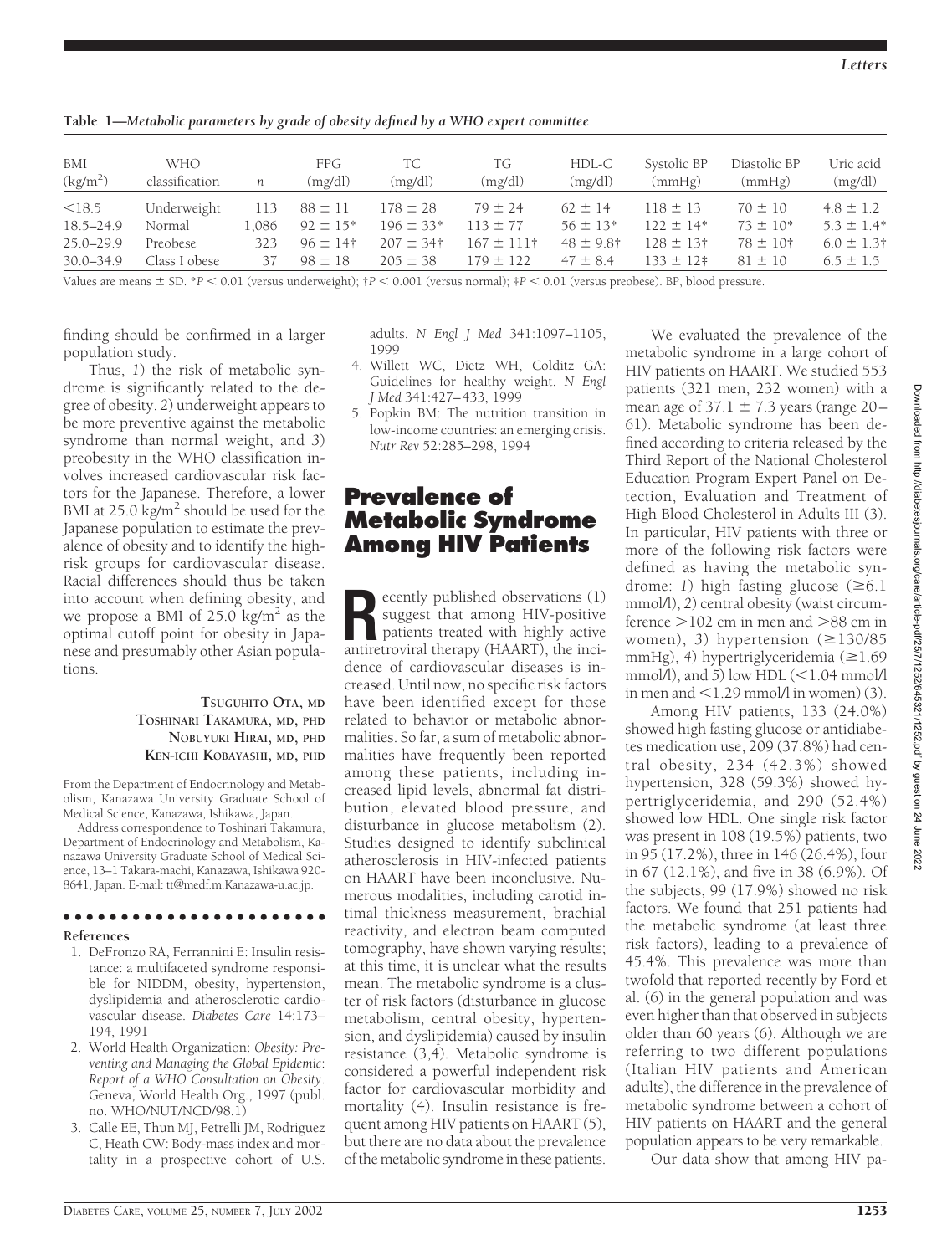tients, the prevalence of metabolic syndrome is impressively high, considering the mean age of our sample population; this finding could explain why HIV patients may have an increased risk for cardiovascular disease. Despite the improvement of prognosis related to HIV infection due to the effect of antiretroviral therapy, an increase of cardiovascular morbidity and mortality should be expected. In the years to come, cardiovascular diseases may become important clinical problems for HIV-infected patients, mainly because the cluster of risk factors defining the metabolic syndrome increases cardiovascular risk more than each single component (4). On this basis, a close monitoring of cardiovascular risk factors and their aggressive treatment in HIV patients to reduce cardiovascularrelated morbidity and mortality appear necessary.

> **CARMINE GAZZARUSO, MD<sup>1</sup> PAOLO SACCHI, MD<sup>2</sup> ADRIANA GARZANITI, MD<sup>3</sup> PIETRO FRATINO, MD<sup>1</sup> RAFFAELE BRUNO, MD<sup>2</sup> GAETANO FILICE, MD<sup>2</sup>**

From the <sup>1</sup>Internal Medicine Unit-Diabetes Center, IRCSS Maugeri Foundation Hospital, Pavia, Italy; the <sup>2</sup> Division of Infectious and Tropical Diseases, University of Pavia, IRCCS S. Matteo Hospital, Pavia, Italy; and the <sup>3</sup>Diabetes Center, Azienda Ospedaliera, Pavia, Italy.

Address correspondence to Carmine Gazzaruso MD, IRCCS Maugeri Foundation Hospital, Internal Medicine Unit–Diabetes Center, Via Ferrata 8, 27100 Pavia, Italy. E-mail: cgazzaruso@fsm.it.

### ●●●●●●●●●●●●●●●●●●●●●●●

#### **References**

- 1. Duong M, Buisson M, Cottin Y, Piroth L, Lhuillier I, Grappin M, Chavanet P, Wolff JE, Portier H: Coronary heart disease associated with the use of human immunodeficiency virus (HIV)-1 protease inhibitors: report of four cases and review. *Clin Cardiol* 24:690–694, 2001
- 2. Hadigan C Meigs JB, Corcoran C, Rietschel P, Piecuch S, Basgoz N, Davis B, Sax P, Stanley T, Wilson PWF, D'Agostino RB, Grinspoon S: Metabolic abnormalities and cardiovascular disease risk factors in adults with human immunodeficiency virus infection and lipodystrophy. *Clin Infect Dis* 32:130–139, 2001
- 3. Executive summary of the third report of the National Cholesterol Education Program (NCEP) Expert Panel of Detection and Treatment of High Blood Cholesterol in Adults (Adult Treatment Panel III). *JAMA* 285:2486–2497, 2001
- 4. Isomaa B, Almgren P, Tuomi T, Forsen B, Lahti K, Nissen M, Taskinen MR, Groop L: Cardiovascular morbidity and mortality associated with the metabolic syndrome. *Diabetes Care* 24:683–689, 2001
- 5. Grinspoon S: Insulin resistance in the HIV-lipodystrophy syndrome. *Trends Endocrinol Metab* 12:413–419, 2001
- 6. Ford SE, Giles WH, Dietz WH: Prevalence of the Metabolic Syndrome Among US Adults. *JAMA* 287:356–359, 2002

### **Effect of Losartan on Plasma C-Reactive Protein in Type 2 Diabetic Patients With Microabluminuria**

**Recent data suggest that the renin-<br>angiotensin system may participate<br>in inflammatory responses and<br>that angiotensin II is a proinflammatory** angiotensin system may participate in inflammatory responses and that angiotensin II is a proinflammatory mediator in renal damage (1). An association between C-reactive protein (CRP), a sensitive marker of inflammation, and urinary albumin excretion in the microalbuminuric range has been reported in nondiabetic as well as type 2 diabetic subjects in the Insulin Resistance Atherosclerosis Study (2). Angiotensin II type 1  $(AT<sub>1</sub>)$  receptor antagonists have been shown to have a renal protective effect and to reduce proteinuria in type 2 diabetic patients with either microalbuminuria or overt nephropathy (3–5); therefore, we investigated whether the beneficial effects of these agents are partly mediated through an anti-inflammatory action as a result of angiotensin II blockade. We did this by evaluating the effect of losartan on plasma CRP levels in a group of type 2 diabetic patients with microalbuminuria.

Concentration of CRP was measured from stored plasma samples from a previous 6-month randomized double-blind placebo-controlled study investigating the effect of losartan (50 mg daily) on endothelial function in 80 type 2 diabetic patients with microalbuminuria. A full description of the design and methods has been published (6). Plasma CRP levels were measured at baseline and 6 months after treatment, and 80 nondiabetic control subjects matched for age, sex, BMI, and smoking status were recruited to establish a reference range for CRP. Highsensitivity CRP (hs-CRP) was measured by a particle-enhanced immunoturbidimetric assay (Roche Diagnostics, Mannheim, Germany) using anti-CRP mouse monoclonal antibodies coupled to latex microparticles. Urinary mean albumin excretion rate (MAER) was determined from two consecutive 12-h overnight urine collections. Statistical analyses were performed using logarithmically transformed data because of their skewed distribution. Within-group comparisons were analyzed by paired *t* tests, and between-group comparisons were analyzed by two-sample *t* tests.

At baseline, the diabetic patients had significantly higher plasma hs-CRP levels (median [interquartile range]) than the nondiabetic control subjects (1.58 [0.71– 3.25] vs. 0.86 [0.42–2.16] mg/l, respectively;  $P < 0.01$ ). There were no significant differences in MAER in the losartan- and placebo-treated groups at the beginning of the study. Within-group analysis showed that treatment with losartan reduced MAER (baseline vs. 6 months: 70.8 [41.8 –112.6] vs. 54.5 [27.6–85.9]  $\mu$ g/min, respectively;  $P =$ 0.007), whereas an increase in MAER was observed in the placebo group (53.0 [38.4–102.6] vs. 78.5 [40.5–141.0]  $\mu$ g/ min, respectively;  $P = 0.02$ ). As a result, the losartan-treated group had significantly lower MAER than the placebotreated group at  $6$  months ( $P = 0.04$ ). No differences were found in plasma hs-CRP between the losartan- and the placebotreated groups at baseline (1.61 [0.93– 3.39] vs. 1.44 [0.54 –2.79] mg/l, respectively) or at 6 months (1.74 [0.98– 2.92] vs. 1.46 [0.69–3.49] mg/l, respectively).

In conclusion, type 2 diabetic patients with microalbuminuria have elevated plasma CRP levels. Losartan significantly reduces the degree of microalbuminuria in these patients, but the lowering of urinary albumin excretion by  $AT<sub>1</sub>$  receptor antagonist is not associated with any changes in plasma hs-CRP concentration. Our data would suggest that losartan, at a dose sufficient to reduce microalbuminuria, does not have a significant anti-inflammatory effect.

> **KATHRYN TAN, MD<sup>1</sup> WING-SUN CHOW, MMBS<sup>1</sup> YING WONG, MBBS<sup>1</sup> SAMMY SHIU, BSC<sup>1</sup> SIDNEY TAM, MBBS<sup>2</sup>**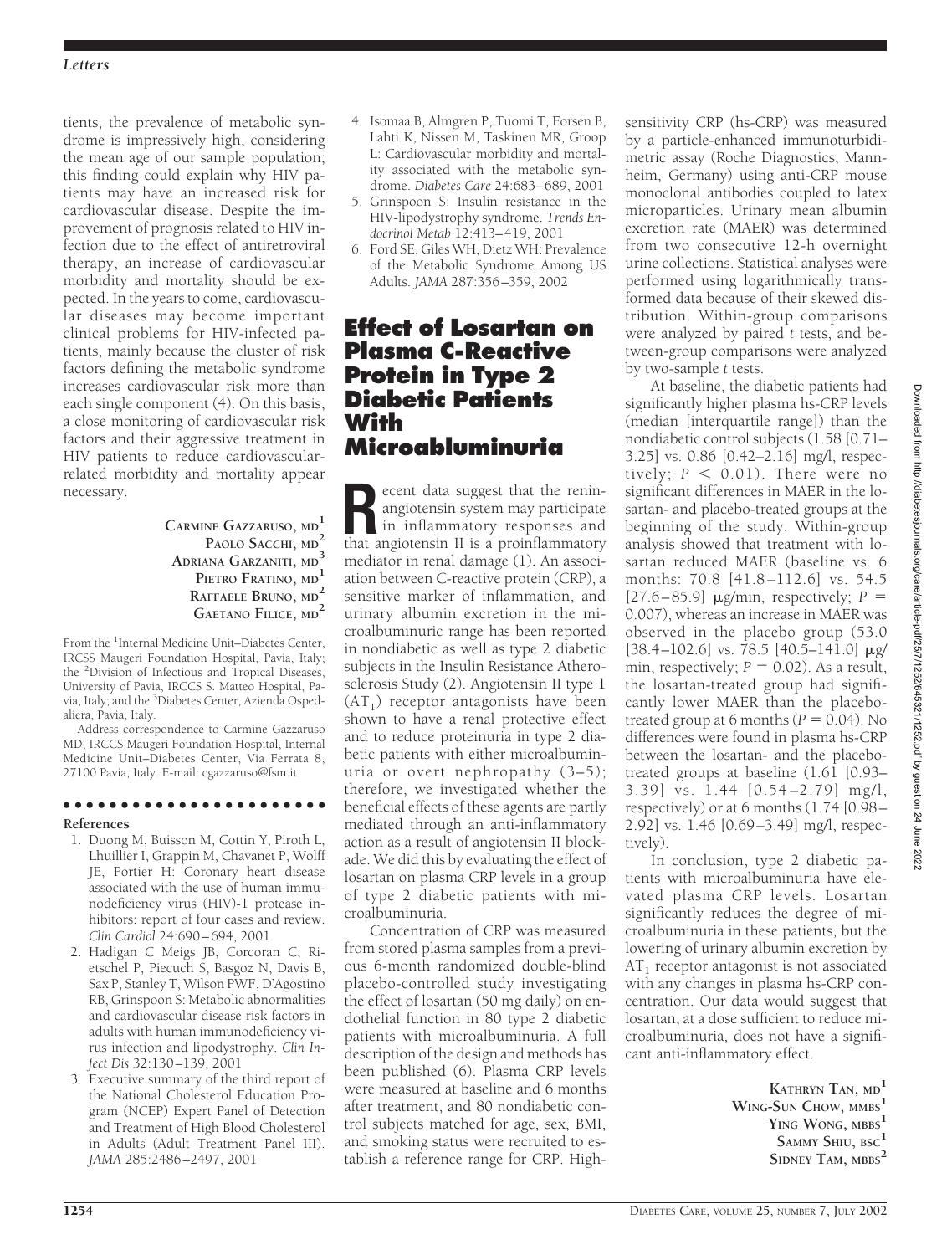From the <sup>1</sup>Department of Medicine, University of Hong Kong, Hong Kong, Peoples Republic of China; and the <sup>2</sup>Clinical Biochemistry Unit, Queen Mary Hospital, Hong Kong, People's Republic of China.

Address correspondence to Dr. Kathryn Tan, Department of Medicine, Queen Mary Hospital, Pole Fulam Road, Hong Kong, People's Republic of China. E-mail: kebtan@hkucc.hku.hk.

### ●●●●●●●●●●●●●●●●●●●●●●●

#### **References**

- 1. Ruiz-Ortega M, Lorenzo O, Suzuki Y, Ruperez M, Egido J: Proinflammatory actions of angiotensins. *Curr Opin Nephrol Hypertens* 10:321–329, 2001
- 2. Festa A, D'Agostino R, Howard G, Mykkanen L, Tracy RP, Haffner SM: Inflammation and microalbuminuria in nondiabetic and type 2 diabetic subjects: the Insulin Resistance Atherosclerosis Study. *Kidney Int* 58:1703–1710, 2000
- 3. Parving HH, Lehnert H, Brochner-Mortensen J, Gomis R, Andersen S, Arner P: The effect of irbesartan on the development of diabetic nephropathy in patients with type 2 diabetes. *N Engl J Med* 345: 870–878, 2001
- 4. Brenner BM, Cooper ME, de Zeeuw D, Keane WF, Mitch WE, Parving HH, Remuzzi G, Snapinn SM, Zhang Z, Shahinfar S: Effects of losartan on renal and cardiovascular outcomes in patients with type 2 diabetes and nephropathy. *N Engl J Med* 345:861–869, 2001
- 5. Lewis EJ, Hunsicker LG, Clarke WR, Berl T, Pohl MA, Lewis JB, Ritz E, Atkins RC, Rohde R, Raz I: Renoprotective effect of the angiotensin-receptor antagonist irbesartan in patients with nephropathy due to type 2 diabetes. *N Engl J Med* 345:851– 860, 2001
- 6. Tan KC, Chow WS, Ai VH, Lam KS: Effects of angiotensin II receptor antagonist on endothelial vasomotor function and urinary albumin excretion in type 2 diabetic patients with microalbuminuria. *Diabetes Metab Res Rev* 18:71–76, 2002

# COMMENTS AND RESPONSES

## **The Value of Self-Monitoring of Blood Glucose**

The issues surrounding self-<br>
monitoring of blood glucose<br>
(SMBG) are interesting and com-<br>
plex. Recently published American Diahe issues surrounding selfmonitoring of blood glucose (SMBG) are interesting and combetes Association (ADA) Position

Statements (1–3) encourage the use of SMBG in all diabetic patients and urge governments and other payers to meet the cost. Until 6 months ago, however, reliable data to support these views in patients with type 2 diabetes have not been available.

At first sight, the recent report by Franciosi et al. (4) appears to make conclusions contrary to the ADA Position Statements, but closer examination reveals this not to be the case. Franciosi studied 2,855 patients with type 2 diabetes recruited from 204 different centers. Different methodologies for  $HbA_{1c}$  measurement were adjusted for mathematically, whereas statistical methods were used for adjusting between different treatment regimes and for between-center variability (the latter accounting for 27% of the differences in the results between groups). In non–insulin-treated patients, Franciosi et al. found that there was a nonsignificant  $0.2\%$  increase in  $HbA_{1c}$ levels between no SMBG and infrequent  $(<$ 1/week) SMBG testing, with a further increase of 0.3% in  $HbA_{1c}$  levels in patients who tested at least daily.

However, the study was not designed to determine the causality of these differences. The authors state that "a higher frequency of SMBG was related to higher  $HbA_{1c}$  levels, thus suggesting that patients with poor metabolic control have a greater tendency to self monitor."

Contrary to the implication of the concluding sentence of the abstract, this paper presents no data to detract from the extension of SMBG to patients with non– insulin-treated type 2 diabetes.

A few months earlier, Karter et al. (5) published the results of a 24,312-patient study performed by Kaiser Permanente. In contrast to the study by Franciosi et al., in this study all patients were health maintenance organization members following the same treatment protocols and had  $HbA_{1c}$  levels that did not need adjustment. They were randomized by design into treatment groups before statistical analysis. Treatment groups were type 1 diabetic patients  $(n = 1,159)$ , insulintreated type 2 diabetic patients  $(n =$ 5,552), type 2 diabetic patients on oral treatments ( $n = 12,786$ ), and type 2 diabetic patients using dietary measures only  $(n = 4,815)$ . In addition to these study size and design benefits, Karter et al. also had a control group of 24,302 patients who could not be included in the main study.

Within each treatment group, Karter et al. found clinically significant decreases of 0.7% in  $HbA_{1c}$  levels in patients who used daily SMBG compared with patients who did not perform SMBG. Comparison with the control cohort confirmed the results, and the study conclusions remained consistent and significant for each treatment group.

Karter et al. provide good data to support ADA Position Statements to promote the use of SMBG in all diabetic patients, regardless of diagnosis or treatment, and one of the conclusions of Franciosi et al. should remain the goal for all diabetic patients: "Our findings suggest that selfmonitoring of blood glucose can have an important role in improving metabolic control if it is an integral part of a wider educational strategy devoted to the promotion of patient autonomy."

#### **MICHAEL COURT, MB, CHB, MRCGP, MFPM**

M.S. is an independent consulting pharmaceutical physician with an interest in diabetes.

Address correspondence to Dr. Michael Court, 32 Green End, Coberton, Cambridge, CB3 7DY U.K. E-mail: mcourt@cpharmac.com.

M.C. has received consulting fees from Roche Diagnostics.

### ●●●●●●●●●●●●●●●●●●●●●●● **References**

- 1. American Diabetes Association: Standards of medical care for patients with diabetes mellitus (Position Statement). *Diabetes Care* 24 (Suppl. 1):S33–S43, 2001
- 2. American Diabetes Association: Tests of glycemia in diabetes (Position Statement). *Diabetes Care* 24 (Suppl. 1):S80–S82, 2001
- 3. American Diabetes Association: Third party reimbursement for diabetes care, self-management education, and supplies (Position Statement). *Diabetes Care* 24 (Suppl. 1):S120–S121, 2001
- 4. Franciosi M, Pellegrini F, De Berardis G, Belfiglio M, Cavaliere D, Di Nardo B, Greenfield S, Kaplan SH, Sacco M, Tognoni G, Valentini M, Nicolucci A, the QuED Study Group: The impact of blood glucose self-monitoring on diabetic control and quality of life in type 2 diabetic patients: an urgent need for better educational strategies. *Diabetes Care* 24:1870– 1877, 2001
- 5. Karter AJ, Ackerson LM, Darbinian JA, D'Agostino RB Jr, Ferrara A, Liu J, Selby JV: Self-monitoring of blood glucose levels and glycemic control: the Northern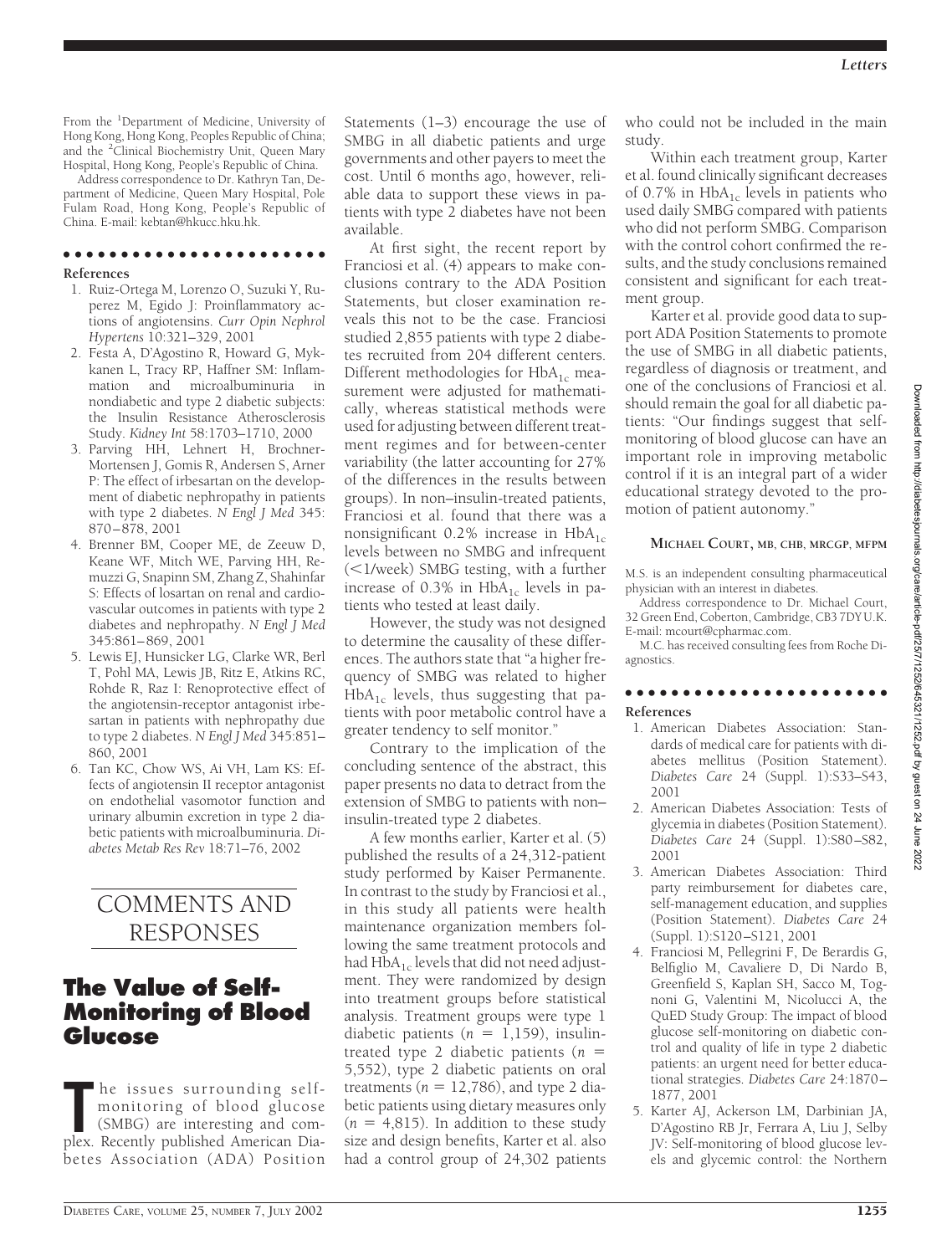California Kaiser Permanente Diabetes Registry. *Am J Med* 111:1–9, 2001

### **Self-Monitoring of Blood Glucose Can Be Effective in Type 2 Diabetes Only If It Serves a Clearly Identified Purpose**

Response to Court

The use of self-monitoring of blood glucose (SMBG) in type 2 diabetic patients is still a matter of debate, as documented by the letter from Dr. Court he use of self-monitoring of blood glucose (SMBG) in type 2 diabetic patients is still a matter of debate, as (1). Despite its recommendation for all diabetic patients by the American Diabetes Association, the evidence supporting its effectiveness in improving glycemic control is questionable. A recent metaanalysis of all randomized trials on this topic failed to show any benefit for patients practicing SMBG (2). Previous observational studies were also unable to document a relation between frequency of SMBG and metabolic control (3).

From this point of view, the results from Karter et al. (4) are the first to show, in a highly homogeneous setting, a positive association between SMBG practice and metabolic control, irrespective of the treatment. These data are not confirmed by our results (5) or those from the recently published third National Health and Nutrition Examination Survey (NHANES III) (6). We believe that the large number of centers involved in our study, as well as in the national sample of the NANHES III, represent a strength rather than a limitation because they provide a true picture of diabetes care, which is without any doubt much more heterogeneous than that described in the article by Karter et al.

To take into account the inter- and intracenter variability, we applied appropriate multilevel models, thus adjusting for the correlation between observations relative to patients enrolled by the same center. The comparability of  $HbA_{1c}$  levels was made possible by widely accepted mathematical transformations; in previous analyses, we have shown that  $HbA_{1c}$ levels in the very same population were strongly associated with physicians' beliefs, as well as with known clinical correlates (7).

We agree that our study does not exclude the possible benefit of SMBG in type 2 diabetes; on the contrary, it clearly shows that SMBG can be associated with better metabolic control in those patients able to self-adjust insulin doses, thus stressing the crucial role played by patient education. On the other hand, when the information deriving from SMBG cannot be readily used by the patient or in the absence of clear guidelines on the actions to be undertaken in the presence of high blood glucose levels in individuals not treated with insulin, this practice can be related to psychological harm and feelings of powerlessness, as our data clearly show.

We believe that a deeper knowledge of the features of diabetes care in the Kaiser Permanente Medical Care Program of Northern California, which made SMBG so successful in determining lower  $HbA_{1c}$ levels (even in those patients treated with diet alone), would be of great interest in understanding the transferability of these results in other, more heterogeneous, clinical settings.

> **ANTONIO NICOLUCCI, MD MONICA FRANCIOSI, MSC (BIOL) FABIO PELLEGRINI, MS GIORGIA DE BERARDIS, MSC (CHEM)**

From the Department of Clinical Pharmacology and Epidemiology, Istituto di Ricerche Farmacologiche Mario Negri, Consorzio Mario Negri Sud, S. Maria Imbaro, Italy.

Address correspondence to Antonio Nicolucci, Department of Clinical Pharmacology and Epidemiology, Consorzio Mario Negri Sud, Via Nazionale, 66030 S. Maria Imbaro (CH), Italy. E-mail: nicolucc@cmns.mnegri.it.

### ●●●●●●●●●●●●●●●●●●●●●●●

#### **References**

- 1. Court M: The value of self-monitoring of blood glucose. *Diabetes Care* 25:1255– 1256, 2002
- 2. Coster S, Gulliford MC, Seed PT, Powriet JK, Swaminathan R: Self-monitoring in type 2 diabetes mellitus: a meta-analysis. *Diabet Med* 17:755–761, 2000
- 3. Evans JMM, Newton RW, Ruta DA, Mac-Donald TM, Stevenson RJ, Morris AD: Frequency of blood glucose monitoring in relation to glycaemic control: observational study with diabetes database. *BMJ* 319:83–86, 1999
- 4. Karter AJ, Ackerson LM, Darbinian JA, D'Agostino RB, Ferrara A, Liu J, Selby JV: Self-monitoring of blood glucose levels

and glycemic control: the Northern California Kaiser Permanente Diabetes Registry. *Am J Med* 111:1–9, 2001

- 5. Franciosi M, Pellegrini F, De Berardis G, Belfiglio M, Cavaliere D, Di Nardo B, Greenfield S, Kaplan SH, Sacco M, Tognoni G, Valentini M, Nicolucci A: The impact of blood glucose self-monitoring on metabolic control and quality of life in type 2 diabetic patients. *Diabetes Care* 24: 1870–1877, 2001
- 6. Harris MI: Frequency of blood glucose monitoring in relation to glycemic control in patients with type 2 diabetes. *Diabetes Care* 24:979–982, 2001
- 7. The QuED Study Group: The relationship between physicians' self-reported target fasting blood glucose levels and metabolic control in type 2 diabetes. *Diabetes Care* 24:423–429, 2001

### **Evidence-Based Nutritional Recommendations for the Treatment and Prevention of Diabetes and Related Complications**

A European perspective

e read with interest the revised<br>2002 Clinical Practice Recom-<br>mendations as they relate to nu-<br>trition therapy for diabetes (1) as well as 2002 Clinical Practice Recommendations as they relate to nutrition therapy for diabetes (1) as well as the associated Technical Review (2). We would strongly endorse the need to individualize this component of treatment because advice is indeed necessary regarding other aspects of lifestyle, oral hypoglycemic agents, and insulin. However, we question some of the recommendations regarding dietary carbohydrates.

The need for evidence-based guidelines in all aspects of medical management is universally recognized. Unfortunately, with regard to nutritional recommendations, there are no randomized-controlled clinical trials with morbidity and mortality as end points. These are regarded as the ultimate type of evidence on which to make recommendations. We therefore have to use less conclusive approaches to study, including several different epidemiological methods and studies of dietary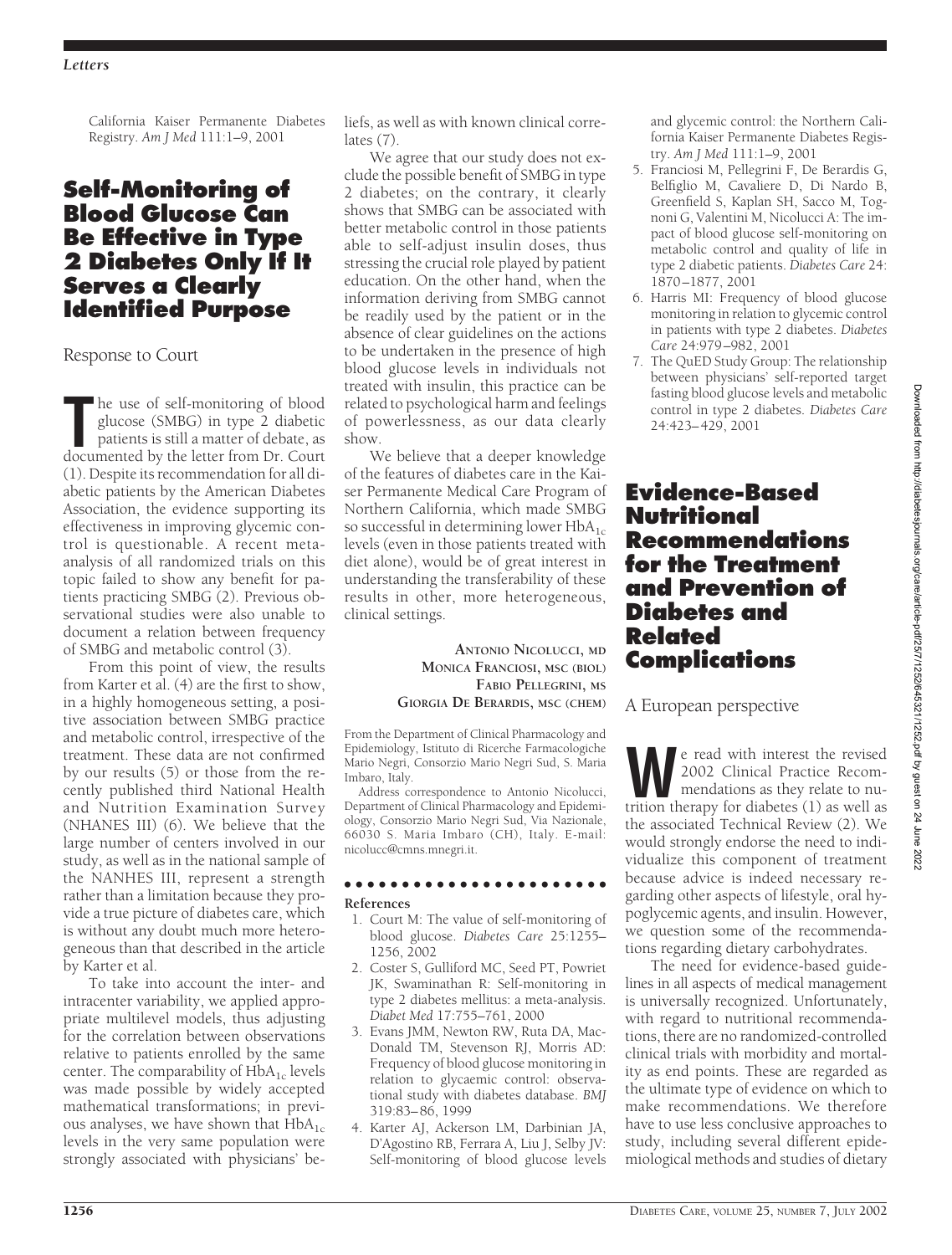manipulations on surrogate end points known to be related to morbidity and mortality. This inevitably leads to subjective interpretation regarding the quality of studies because it is clearly inappropriate to simply count the numbers of investigations pointing in one direction or another. Furthermore, there is need to determine the emphasis that should be given to one type of evidence compared with another. We suggest that meticulously conducted and controlled human studies of people with diabetes that involve dietary manipulations over a period of weeks or months and that acknowledge clinically relevant end points should provide the most powerful level of evidence, especially when the findings are compatible with epidemiological data. It is also important to consider the manner in which recommendations are likely to be interpreted by health professionals and patients.

With these considerations in mind, we express concern regarding two aspects of the recommendations regarding carbohydrates. The recommendations that the "total amount of carbohydrate in meals or snacks is more important than the source or type" and that "as sucrose does not increase glycemia to a greater extent than isocaloric amounts of starch, sucrose and sucrose-containing foods do not need to be restricted by people with diabetes" (Alevel evidence) (1) are in our opinion not backed by convincing evidence and are open to misrepresentation. The first recommendation regarding carbohydrate (also based on A-level evidence) indicates that "foods containing carbohydrate from whole grains, fruits, vegetables and low fat milk should be included in a healthy diet," but provides no indication that these are the most desirable choices (1). Thus, despite the caveat based on "expert consensus" that "sucrose and sucrosecontaining foods should be eaten in the context of a healthy diet," it appears, according to this set of recommendations, that it is perfectly acceptable for the bulk of dietary carbohydrate to be derived from highly refined (processed) starchy foods, foods rich in sucrose, and other sugars or sucrose. We know of no medium or long-term studies in which such a dietary practice has been shown to be compatible with good glycemic control and optimum levels of risk factors for the complications of diabetes. Indeed, most of the well-controlled studies in which sucrose has been shown to be an acceptable

component of the diabetic dietary prescription have included modest intakes of sucrose eaten with meals as part of a highfiber diet, with the sucrose displacing other fiber-depleted carbohydratecontaining foods (3,4). Such a recommendation also has the potential to increase the energy density of the diet, surely an undesirable step when obesity rates are escalating out of control in all age groups. The latter is especially remarkable in the young age groups, considering that calories from fluids have been shown to satisfy less than solid food (5). A high intake of sugary beverages has been convincingly shown to be related to subsequent risk of obesity in children (6). The potential for misinterpretation has already been clearly demonstrated by a news item in the British Medical Journal (7) that describes the new recommendations under the headline "U.S. relaxes sugar ban for people with diabetes"

Under the heading of B-level evidence is the statement that "there is insufficient evidence of long-term benefit to recommend the use of low–glycemic index diets as a primary strategy in food/meal planning" (1) and that there is no need to recommend that people with diabetes consume a greater amount of fiber than other Americans. There is impressive evidence from carefully controlled studies that diets containing low–glycemic index foods (8) or foods high in fiber (9) are associated with appreciably improved levels of several measures of carbohydrate metabolism and cardiovascular risk factors. These studies confirm a substantial body of earlier research and suggest that these two characteristics of carbohydratecontaining foods may independently influence glycemic control, insulin levels, and lipoprotein-mediated risk of cardiovascular disease (10–12). There is also recent epidemiological evidence that a high intake of dietary fiber improves glycemic control and reduces the risk of ketoacidosis in type 1 diabetes (13). The Food and Agriculture Organization/World Health Organization Expert Consultation on Carbohydrates endorsed the use of glycemic index as a means of determining optimum carbohydrate-containing foods (14).

Thus, we believe that there is a convincing evidence base to advise that although sucrose and other added sugars may be included in moderation in the diets of people with diabetes, the bulk of dietary carbohydrate should be derived from foods with a low glycemic index and/or foods that are rich in soluble fiber. Such a recommendation permits the choice of foods from a wide range of fruits, vegetables, and whole-grain cereals and, although processed starchy foods are not excluded, they are not regarded as equivalent to these food choices. The European recommendations for people with diabetes that include such advice (15) will be updated to include the evidence base from which they were derived.

### **JIM MANN, MD<sup>1</sup> KJELD HERMANSEN, MD<sup>2</sup> BENGT VESSBY, MD<sup>3</sup> MONIKA TOELLER, MD<sup>4</sup> FOR THE DIABETES NUTRITION STUDY GROUP OF THE EUROPEAN ASSOCIATION FOR THE STUDY OF DIABETES**

From the <sup>1</sup>Department of Human Nutrition, University of Otago, Dunedin, New Zealand; the <sup>2</sup>Department of Endocrinology and Metabolism, Aarhus Amtssygenhus, Aarhus, Denmark; the <sup>3</sup>Department of Geriatrics, University of Uppsala, Uppsala, Sweden; and the <sup>4</sup> Deutsches Diabetes-Forschungsinstitut and der Heinrich-Heine-Universitat Deutsche Diabetesklinik, Dusseldorf, Germany.

Address correspondence to Dr. James Mann, Department of Human Nutrition, University of Otago, P.O. Box 56, Dunedin, New Zealand. E-mail: beth.gray@stonebow.otago.ac.nz.

#### ●●●●●●●●●●●●●●●●●●●●●●● **References**

- 1. American Diabetes Association: Clinical Practice Recommendations 2002. *Diabetes Care* 25 (Suppl. 1):S1–S147, 2002
- 2. FFranz MJ, Bantle JP, Beebe CA, Brunzell JD, Chiasson JL, Garg A, Holzmeister LA, Hoogwerf B, Mayer-Davis E, Mooradian AD, Purnell JQ, Wheeler M: Evidence-Based Nutrition Principles and Recommendations for the Treatment and Prevention of Diabetes and Related Complications.*Diabetes Care* 25:148–198, 2002
- 3. Peterson DB, Lambert J, Gerring S, Darling P, Carter RD, Jelfs R, Mann JI: Sucrose in the diet of diabetic patients: just another carbohydrate? *Diabetologia* 29:216– 220, 1986
- 4. Mann JI: Simple sugars and diabetes. *Diabet Med* 4:135–139, 1987
- 5. Di Meglio DP, Mattes RD: Liquid versus solid carbohydrate: effects on food intake and body weight. *Int J Obes* 24:794–800, 2000
- 6. Ludwig DS, Peterson KE, Gortmaker SL: Relation between consumption of sugarsweetened drinks and childhood obesity: a prospective, observational analysis. *Lancet* 357:505–508, 2001
- 7. Josefson D: U.S. relaxes sugar ban for people with diabetes. *BMJ* 324:70, 2002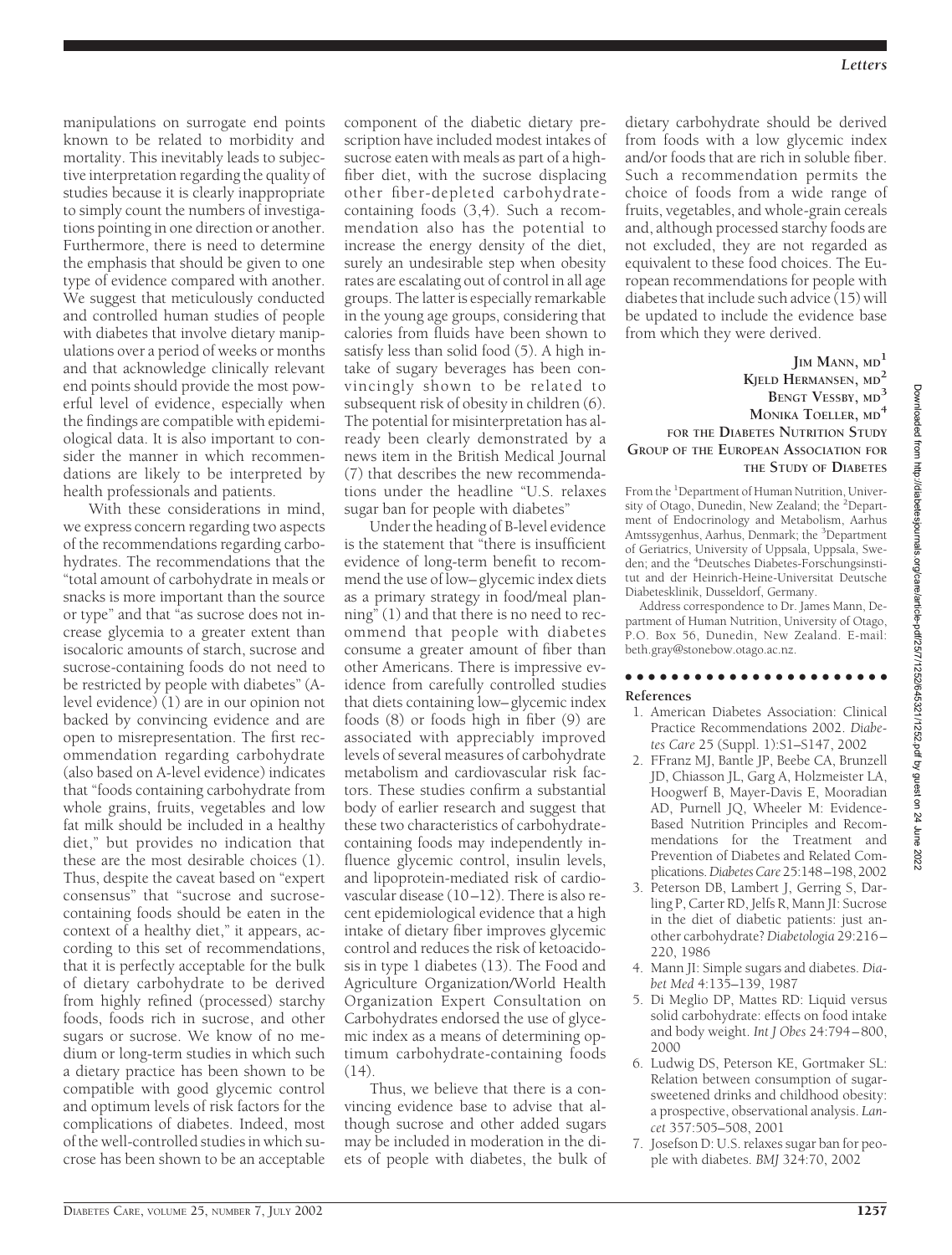- 8. Jarvi AE, Karlström BE, Granfeldt YE, Bjorck IE, Asp NG, Vessby BO: Improved glycemic control and lipid profile and normalized fibrinolytic activity in a lowglycemic index diet in type 2 diabetic patients. *Diabetes Care* 22:10–18, 1999
- 9. Chandalia M, Garg A, Lutjohanna D, von Bergmann K, Grundy SM, Brinkley LJ: Beneficial effects of high dietary fiber intake on patients with type 2 diabetes mellitus. *N Engl J Med* 342:1392–1398, 2000
- 10. Mann JI: Dietary fibre and diabetes revisited. *Eur J Clin Nutr* 55:919–921, 2001
- 11. Buyken AE, Toeller M, Heitkamp G, Karamanos B, Rottiers R, Muggeo M, Fuller JH, the EURODIAB IDDM Complications Study Group: Glycemic index in the diet of European outpatients with type 1 diabetes: relations to glycated hemoglobin and serum lipids. *Am J Clin Nutr* 73:574– 581, 2001
- 12. Buyken AE, Toeller M, Heitkamp G, Irsigler K, Holler G, Santeusanio F, Stehle P, Fuller JH, the EURODIAB IDDM Complications Study Group: Carbohydrate sources and glycaemic control in type 1 diabetes mellitus. *Diabet Med* 17:351–359, 2000
- 13. Buyken AE, Toeller M, Heitkamp G, Vitelli F, Stehle P, Scherbaum WA, Fuller JH: Relation of fibre intake to HbA1c and the prevalence of severe ketoacidosis and severe hypoglycaemia: EURODIAB IDDM Complications Study Group. *Diabetologia* 41:882–890, 1998
- 14. Food and Agriculture Organization/ World Health Organization: *Carbohydrates in Human Nutrition*: *Report of a Joint FAO/WHO Expert Consultation FAO Food and Nutrition Study Group*. Geneva, World Health Org., 1998 (Tech. Rep. Ser., no. 66)
- 15. Diabetes and Nutrition Study Group of the European Association for the Study of Diabetes: Nutritional recommendations for the nutritional management of patients with diabetes mellitus. *Eur J Clin Nutr* 54:353–355, 2000

### **Response to the Diabetes Nutrition Study Group of the European Association for the Study of Diabetes**

**We welcome the European per-**<br>spective, although we do not<br>completely share it. We agree<br>with the statement of Mann et al. (1) that spective, although we do not with the statement of Mann et al. (1) that "meticulously conducted and controlled human studies of people with diabetes that involve dietary manipulations over a period of weeks or months. . . provide the most powerful evidence." However, we take issue with several concerns they express. First, we take issue with the statement that it is important to consider how recommendations are likely to be interpreted by health professionals and patients. Second, we continue to believe that the total amount of carbohydrate is more important than the source or type. Third, we continue to believe that sucrose does not need to be restricted, relative to other carbohydrates, because of concern about aggravating hyperglycemia.

It was an initial determination of the American Diabetes Association Task Force that it was our task to write, as accurately as possible, evidence-based nutrition principles and recommendations. The implementation of these principles and recommendations was to be determined by health professionals in their individualized nutrition counseling with patients. Furthermore, we concluded that patients have the right to read and know

accurate nutrition information. With this information, it is then their right to make decisions about their own food choices. Too often in the past, health professionals have taken a parental approach, such as "do this because it is good for you," or a "food police" approach, such as "don't eat sugar." These approaches have not led to successful outcomes. Table 1 outlines this  $w^{2}$ 

With respect to amount and source of carbohydrate, we stand behind our original recommendation. However, as stated in our response to Wolever (2), our recommendation about the amount of carbohydrate might be more clear if it were changed to say the total amount of "available" carbohydrate is more important than the source or the type. In type 1 diabetic subjects, the amount of carbohydrate in test meals influenced the amount of insulin necessary to control glycemia, whereas glycemic index, fiber content, and caloric content did not (3).

With regard to the concern about sucrose, it is clearly stated in our introduction that "basic to the nutrition recommendations is the underlying concern for optimal nutrition through healthy food choices and an active lifestyle" (4). The section on sucrose, as noted by Mann et al. (1), also states that "sucrose and sucrose-containing foods should be eaten in the context of a healthy diet" (4,5). Mann et al. states that they know of no medium or long-term studies where the practice of focusing on total carbohydrate was shown to be compatible with good glycemic control. Please note that, in the 20 studies quoted, when total carbohydrate came from a variety of

### **Table 1—***Comparison of traditional and empowerment viewpoints regarding diabetes medical nutrition therapy*

| Traditional viewpoint                                                                                                                                                                   | Patient-centered viewpoint                                                                                                                                                                                                                |
|-----------------------------------------------------------------------------------------------------------------------------------------------------------------------------------------|-------------------------------------------------------------------------------------------------------------------------------------------------------------------------------------------------------------------------------------------|
| Food choices affect physical health, including diabetes management.                                                                                                                     | Food choices affect psychosocial quality of life as well as physical<br>health.                                                                                                                                                           |
| The professional is the expert in nutrition and is therefore in charge<br>of developing a meal plan based on assessed needs.                                                            | The professional is the expert in nutrition, and patients are the<br>experts about themselves and their life circumstances.                                                                                                               |
| The focus is on metabolic goals, such as weight and blood glucose<br>levels. The professional provides instruction on an appropriate<br>meal plan and teaches clients how to follow it. | Desired metabolic outcomes shape behavior change plans but are not<br>in themselves behaviors that clients can control. The focus is on<br>behavioral goals, i.e., specific action steps that clients can control.                        |
| The professional feels effective and successful when clients follow<br>nutrition recommendations.                                                                                       | The professional teaches behavior change skills so clients can achieve<br>their own nutritional goals. The professional feels effective and<br>successful when clients become skilled at making informed<br>choices and solving problems. |

From Maryniuk MD: Counseling and education strategies for improved adherence to nutrition therapy. In *American Diabetes Association Guide to Medical Nutrition Therapy for Diabetes*. Alexandria, VA, American Diabetes Association, 1999, p. 369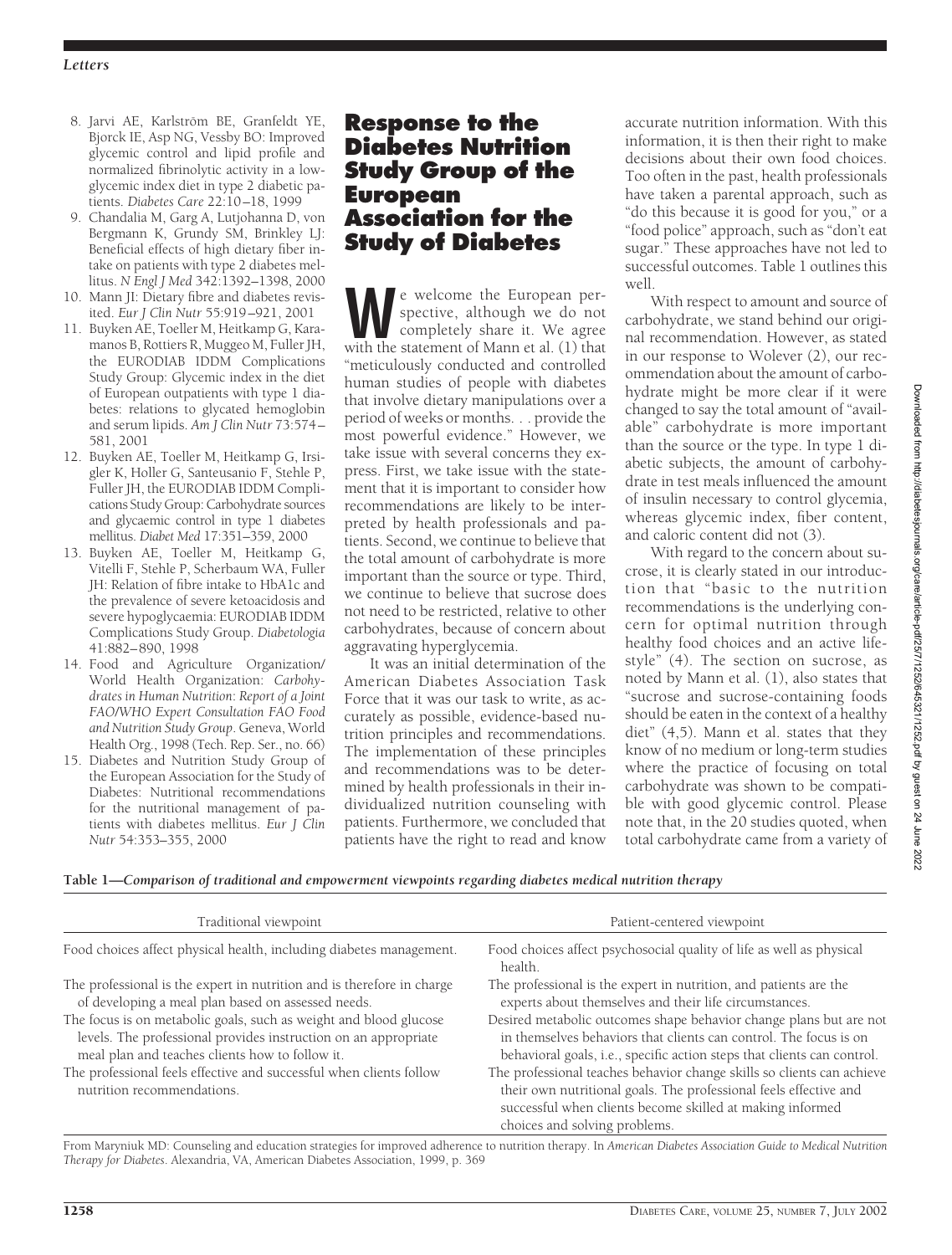starches or starches plus sucrose, the sucrose intake represented approximate usual intake, and only Peterson et al. (6) made an attempt to use sucrose with fiber-containing foods. In most of the studies, rigorous control of the nutrients under study was established by providing meals to subjects. One of the studies provided 23% and another 30% of energy from sucrose. Two of the studies lasted 28 days. If the total carbohydrate intake was kept similar, the responses were also similar. Was the European perspective that both sucrose and starch should be restricted in the diabetic diet because both aggravate hyperglycemia generated with these studies in mind? If so, does this not affirm the concept that the total amount of carbohydrate is more important than the source or type?

The headline "U.S. relaxes sugar ban for people with diabetes," which appeared in the British Medical Journal (7), surprised us. The relaxation of the restriction on sucrose was nothing new, having been recommended in 1994 (8).

With regard to the statement by Mann et al. (1) that a "high intake of sugary beverages has been convincingly shown to be related to subsequent risk of obesity in children," we would call attention to another study (9) in which added sugars were found to be relatively unimportant when it came to overall diet quality in individuals between 2 and 19 years of age.

With regard to the glycemic index, the study by Jarvi et al. (10) did find benefit, but as noted in the previous reply to the letter by Irwin (11), other studies (4) have not confirmed long-term benefit from low-glycemic index diets. One study is not "impressive evidence." The same applies to fiber. Whereas some intervention studies have reported benefit (12,13), others have not (14–16). Moreover, the study by Chandalia et al. (13), which compared 24 g fiber with 50 g fiber, would support our statement that it "appears that ingestion of large amounts of fiber is necessary to confer metabolic benefits. It is unclear whether the palatability and gastrointestinal side effects of fiber in this amount would be acceptable to most people" (5,6). The control arm of the study used 24 g dietary fiber and had no beneficial effects on glucose, lipid, or insulin levels. This amount of fiber is clearly at the upper end of usual intake for most Americans and would, by itself, require major lifestyle changes for most

Americans to achieve. The 50-g dietary fiber diet included two servings of oatmeal (15 g carbohydrate/serving), six slices of whole wheat bread, six to seven servings of fruit (15 g carbohydrate/ serving), and three servings of vegetables (15 g carbohydrate/serving). For many individuals, this type of food plan would require very dramatic changes in eating habits.

In conclusion, we stand behind our original recommendations, as we believe they are evidence based.

### **MARION J. FRANZ, MS, RD, CDE JOHN P. BANTLE, MD CO-CHAIR AMERICAN DIABETES ASSOCIATION NUTRITION PRINCIPLES AND RECOMMENDATIONS TASK FORCE**

Address correspondence to Marion J. Franz, MS, RD, CDE, 6635 Limerick Dr., Minneapolis, MN 55439. E-mail: marionfranz@aol.com.

#### ●●●●●●●●●●●●●●●●●●●●●●● **References**

- 1. Mann J, Hermansen K, Vessby B, Toeller M, the Diabetes Nutrition Study Group of the European Association for the Study of Diabetes: Evidence-based nutritional recommendations for the treatment and prevention of diabetes and related complications: a European perspective (Letter). *Diabetes Care* 25:1256–1258, 2002
- 2. Wolever TMS: American Diabetes Association evidence-based nutrition principles and recommendations are not based on evidence (Letter). *Diabetes Care* 25:1263– 1264, 2002
- 3. Rabasa-Lhoret R, Garon J, Langelier H, Poisson D, Chiasson J-L: The effects of meal carbohydrate content on insulin requirements in type 1 patients with diabetes treated intensively with the basal bolus (ultralente-regular) insulin regimen. *Diabetes Care* 22:667–673, 1999
- 4. Franz MJ, Bantle JP, Beebe CA, Brunzell JD, Chiasson J-L, Garg A, Holzmeister LA, Hoogwerf B, Mayer-Davis E, Mooradian A, Purnell JQ, Wheeler M: Evidencebased nutrition principles and recommendations for the treatment and prevention of diabetes and related complications (Technical Review). *Diabetes Care* 25:148–198, 2002
- 5. American Diabetes Association: Evidence-based nutrition principles and recommendations for the treatment and prevention of diabetes and related complications (Position Statement). *Diabetes Care* 25:202–212, 2002
- 6. Peterson DB, Lambert J, Gerrig, Darling P, Carter RD, Jelfs R, Mann JI: Sucrose in the diet of diabetic patients: just another

carbohydrate? *Diabetologia* 29:216–220, 1986

- 7. Josefson D: US relaxes sugar ban for people with diabetes. *BMJ* 324:70, 2002
- 8. American Diabetes Association: Nutrition recommendations and principles for people with diabetes mellitus (Position Statement). *Diabetes Care* 17:519–522, 1994
- 9. Forshee RA, Storey ML: The role of added sugars in the diet quality of children and adolescents. *J Am Coll Nutr* 20:32–43, 2001
- 10. Jarvi A, Karlstrom B, Granfeldt Y, Bjorck I, Asp NG, Vessby B: Improved glycemic control and lipid profile and normalized fibrinolytic activity on a low glycemic index diet in type 2 diabetic patients. *Diabetes Care* 22:10–18, 1999
- 11. Irwin T: New dietary guidelines from the American Diabetes Association (Letter). *Diabetes Care* 25:1262, 2002
- 12. Giacco R, Parillo M, Rivellese AA, Lasorella G, Giacco A, D'Episcopo L, Riccardi G: Long-term dietary treatment with increased amounts of fiber-rich low–glycemic index natural food improves blood glucose control and reduce the number of hypoglycemic events in type 1 patients with diabetes. *Diabetes Care* 23:1461– 1466, 2000
- 13. Chandalia M, Garg A, Luthohann D, von Bergmann K, Grundy SM, Brinkley LJ: Beneficial effects of a high dietary fiber intake in patients with type 2 diabetes. *N Engl J Med* 342:1392–1398, 2000
- 14. Lafrance L, Rabasa-Lhoret R, Poisson D, Ducros F, Chiasson J-L: The effects of different glycaemic index foods and dietary fibre intake on glycaemic control in type 1 diabetic patients on intensive insulin therapy. *Diabet Med* 15:972–978, 1998
- 15. Hollenbeck CB, Coulston AM, Reaven GM: To what extent does increased dietary fiber improve glucose and lipid metabolism in patients with noninsulindependent diabetes mellitus (NIDDM)? *Am J Clin Nutr* 43:16–24, 1986
- 16. Nuttall FQ: Dietary fiber in the management of diabetes. *Diabetes* 42:503–508, 1993

# **Insulin Resistance After Renal Transplantation**

**Helmesaeth et al. (1) have validated<br>the use of seven oral glucose toler-<br>ance test (OGTT)-derived insulin<br>sensitivity indexes against the euglycemic**the use of seven oral glucose tolersensitivity indexes against the euglycemichyperinsulinemic clamp technique in a Caucasian renal transplant population. We agree with the authors that the avail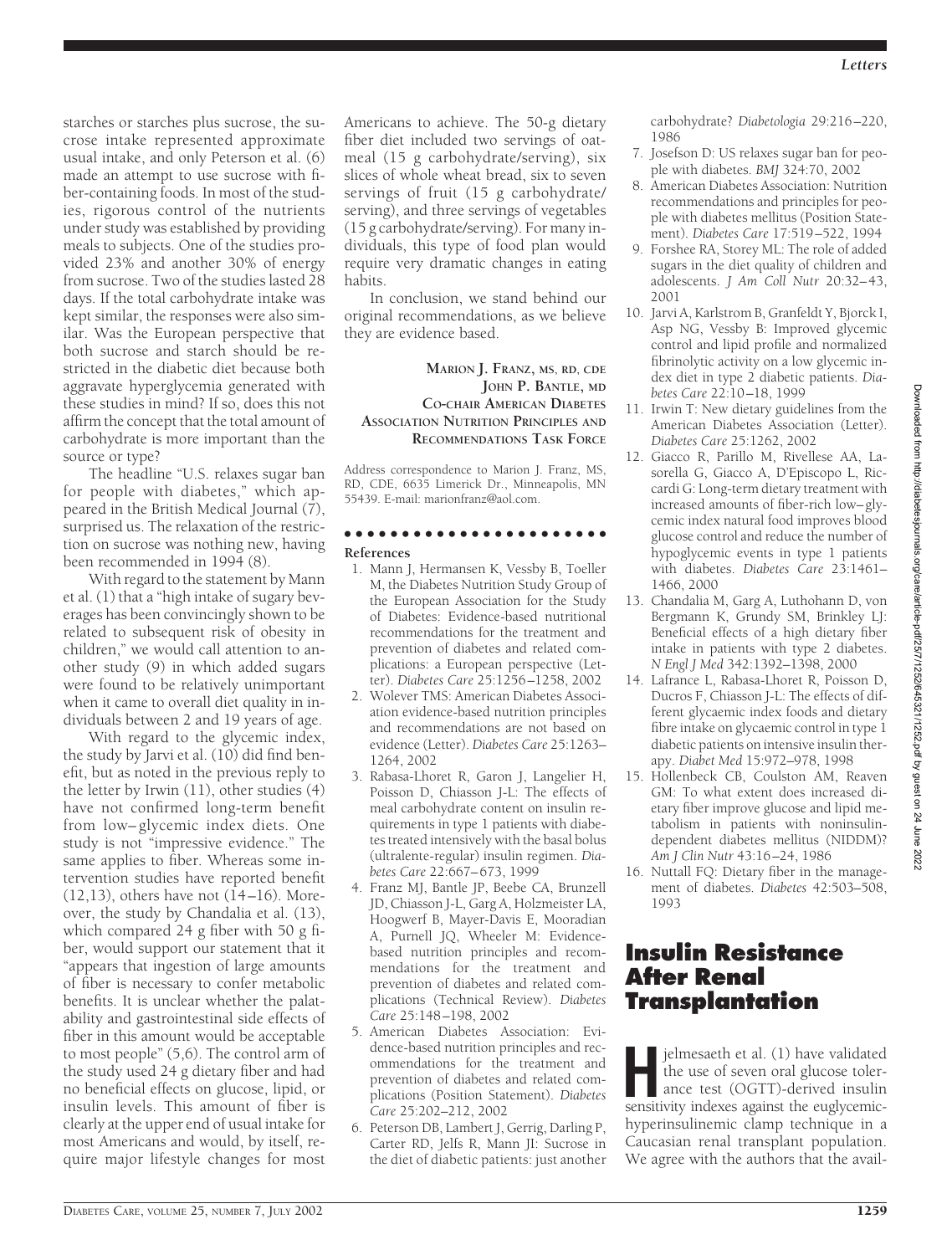ability of more cost- and time-efficient surrogate estimates of insulin sensitivity than the euglycemic-hyperinsulinemic clamp would greatly benefit the design of future epidemiological studies investigating the role of insulin resistance in the extremely high incidence of diabetes and cardiovascular disease in renal transplant recipients (2,3). The authors found all seven insulin sensitivity indexes to correlate significantly with the euglycemic clamp. They concluded that an insulin sensitivity index based on glucose and insulin serum concentrations 2 h after the glucose challenge from the OGTT suffices best in renal transplant recipients. However, the routine performance of OGTTs to assess insulin sensitivity in renal transplant recipients is cumbersome, timeconsuming, and frequently impossible in busy outpatient practices. McAuley et al. (4) recently suggested an insulin sensitivity index based on fasting serum insulin and triglyceride concentrations  $(Exp[2.63 - 0.28ln(insulin)]$  $0.3\ln(TG)$ ) as a better predictor of insulin sensitivity than homeostasis model assessment (HOMA) in the general population. Insulin sensitivity indexes based on fasting parameters alone don't have the drawback of interference with outpatient practices. For this reason, it would have been very interesting if the authors had included this insulin sensitivity index in their analyses to assess whether this measure correlates better with the results from the euglycemichyperinsulinemic clamp than with HOMA or even the insulin sensitivity indexes derived from the 2-h glucose and insulin concentrations of the OGTT.

### **AIKO P.J. DE VRIES, MD STEPHAN J.L. BAKKER, MD**

From the Department of Medicine, Groningen University Medical Center, Groningen, the Netherlands.

Address correspondence to Aiko P.J. de Vries, Department of Medicine, Division of Nephrology, Groningen University Medical Center, P.O. Box 30.001, NL-9700 RB Groningen, The Netherlands. E-mail: a.p.j.de.vries@int.azg.nl.

●●●●●●●●●●●●●●●●●●●●●●●

### **References**

- 1. Hjelmesaeth J, Midtvedt K, Jenssen T, Hartmann A: Insulin resistance after renal transplantation: impact of immunosuppressive and antihypertensive therapy. *Diabetes Care* 24:2121–2126, 2001
- 2. Weir MR, Fink JC: Risk for posttransplant diabetes mellitus with current immuno-

suppressive medications. *Am J Kidney Dis* 34:1–13, 1999

- 3. Kasiske BL: Cardiovascular disease after renal transplantation. *Semin Nephrol* 20: 176–187, 2000
- 4. McAuley KA, Williams SM, Mann JI, Walker RJ, Lewis-Barned NJ, Temple LA, Duncan AW: Diagnosing insulin resistance in the general population. *Diabetes Care* 24:460–464, 2001

### **Insulin Resistance After Renal Transplantation**

Response to de Vries and Bakker

**W**e think that the question raised by de Vries and Bakker (1) in regard to our study (2) is appropriate. It is important to find the most convenient and adequate method to estimate insulin resistance (IR) in transplant recipients without necessarily carrying out an oral glucose tolerance test. Also, because the IR observed in transplant recipients is a common side effect of treatment with prednisolone, this issue is probably of interest for most physicians.

Accordingly, we have validated the insulin sensitivity index (ISI) suggested by McAuley et al. (3), based on fasting serum insulin and triglycerides (TG)  $\text{(ISI}_{\text{McAULER}} = \text{Exp}$  [2.63–0.28  $\times$  ln (insulin)  $-$  0.31  $\times$  ln (TG)]), against the results from our glucose clamp studies. The equation proposed by McAuley et al. correlated significantly and reasonably well with the clamp-derived ISI (Spearman's correlation;  $r = 0.43$ ,  $P = 0.004$ ) (Table 1). This is superior to the results from the other ISIs based on either fasting insulin (insulin resistance index [IRI]:  $IRI<sub>INSO</sub>; r = -0.32$  or fasting glucose and insulin (IRI<sub>HOMA</sub>;  $r = -0.30$ ) (4).

In addition, we calculated the correlation between our clamp results and the Quantitative Insulin Sensitivity Check Index:  $ISI_{\text{QUICKI}} = 1/[\text{log}I_0 + \text{log}G_0]$ , where  $I_0$  is the fasting insulin ( $\mu$ U/ml) and  $G_0$  is the fasting glucose (mg/dl) (5). This equation also correlated significantly with the clamp-derived ISI ( $r = 0.30, P = 0.049$ ) similar to the  $IRI<sub>INSO</sub>$  and the  $IRI<sub>HOMA</sub>$ .

We therefore suggest that the  $ISI_{McAULER}$  is the most appropriate formula to use when estimating insulin action in steroid-treated patients when fasting insulin, glucose, and triglyceride concentrations are known. However, our previously proposed formula (ISI $_{TX}$  = 0.208-0.0032  $\times$  BMI -0.0000645  $\times$  $Ins<sub>120</sub> -0.00375 \times Gluc<sub>120</sub>$  remains superior to other known estimates of insulin action when the 2-h glucose and insulin concentrations are available.

> **JØRAN HJELMESÆTH, MD1,2 KARSTEN MIDTVEDT, MD, PHD<sup>2</sup> TROND JENSSEN, MD, PHD2 ANDERS HARTMANN, MD, PHD<sup>2</sup>**

From the Medical Department, Vestfold Central Hospital, Tønsberg, Norway; and the <sup>2</sup>Department of Medicine, Section of Nephrology, Rikshospitalet, University of Oslo, Oslo, Norway.

Address correspondence to Jøran Hjelmesæth, MD, Medical Department, Vestfold Central Hospital, Boks 2168, 3103 Tønsberg, Norway. E-mail: joran@online.no.

### ●●●●●●●●●●●●●●●●●●●●●●● **References**

1. de Vries APJ, Bakker SJL: Insulin resistance after renal transplantation (Letter). *Diabetes Care* 25:1259–1260, 2002

Table 1—*Correlation of ISI<sub>CLAMP</sub>* to surrogate measures of insulin sensitivity and insulin *resistance*

|                        |                                                                                                                                                                                                                                                                                                                                                               | Spearman's<br>correlation $(r)$ |
|------------------------|---------------------------------------------------------------------------------------------------------------------------------------------------------------------------------------------------------------------------------------------------------------------------------------------------------------------------------------------------------------|---------------------------------|
| IRI <sub>ins120</sub>  | 2-h Insulin                                                                                                                                                                                                                                                                                                                                                   | $-0.45*$                        |
| IRI <sub>aucgi</sub>   | AUC glucose/AUC insulin                                                                                                                                                                                                                                                                                                                                       | $-0.44*$                        |
| ISI <sub>matsuda</sub> | Composite index                                                                                                                                                                                                                                                                                                                                               | $0.41*$                         |
| $ISI_{\tau x}$         | Modified Stumvoll index                                                                                                                                                                                                                                                                                                                                       | $0.58\dagger$                   |
| IRI <sub>inso</sub>    | Fasting insulin                                                                                                                                                                                                                                                                                                                                               | $-0.32*$                        |
| IRI <sub>homa</sub>    | Homeostasis model assessment                                                                                                                                                                                                                                                                                                                                  | $-0.30*$                        |
| ISI <sub>quicki</sub>  | Quantitative insulin sensitivity check index                                                                                                                                                                                                                                                                                                                  | $0.30*$                         |
| ISI <sub>McAULEY</sub> |                                                                                                                                                                                                                                                                                                                                                               | $0.43*$                         |
|                        | $\mathbb{A}$ $\mathbb{R}$ $\rightarrow$ $\mathbb{A}$ $\mathbb{R}$ $\rightarrow$ $\mathbb{A}$ $\mathbb{R}$ $\mathbb{A}$ $\mathbb{R}$ $\rightarrow$ $\mathbb{A}$ $\mathbb{R}$ $\mathbb{R}$ $\rightarrow$ $\mathbb{R}$ $\mathbb{R}$ $\mathbb{R}$ $\mathbb{R}$ $\mathbb{R}$ $\mathbb{R}$ $\mathbb{R}$ $\mathbb{R}$ $\mathbb{R}$ $\mathbb{R}$ $\mathbb{R}$ $\math$ |                                 |

\**P* 0.01; †*P* 0.001; ‡*P* 0.05. AUC, area under curve.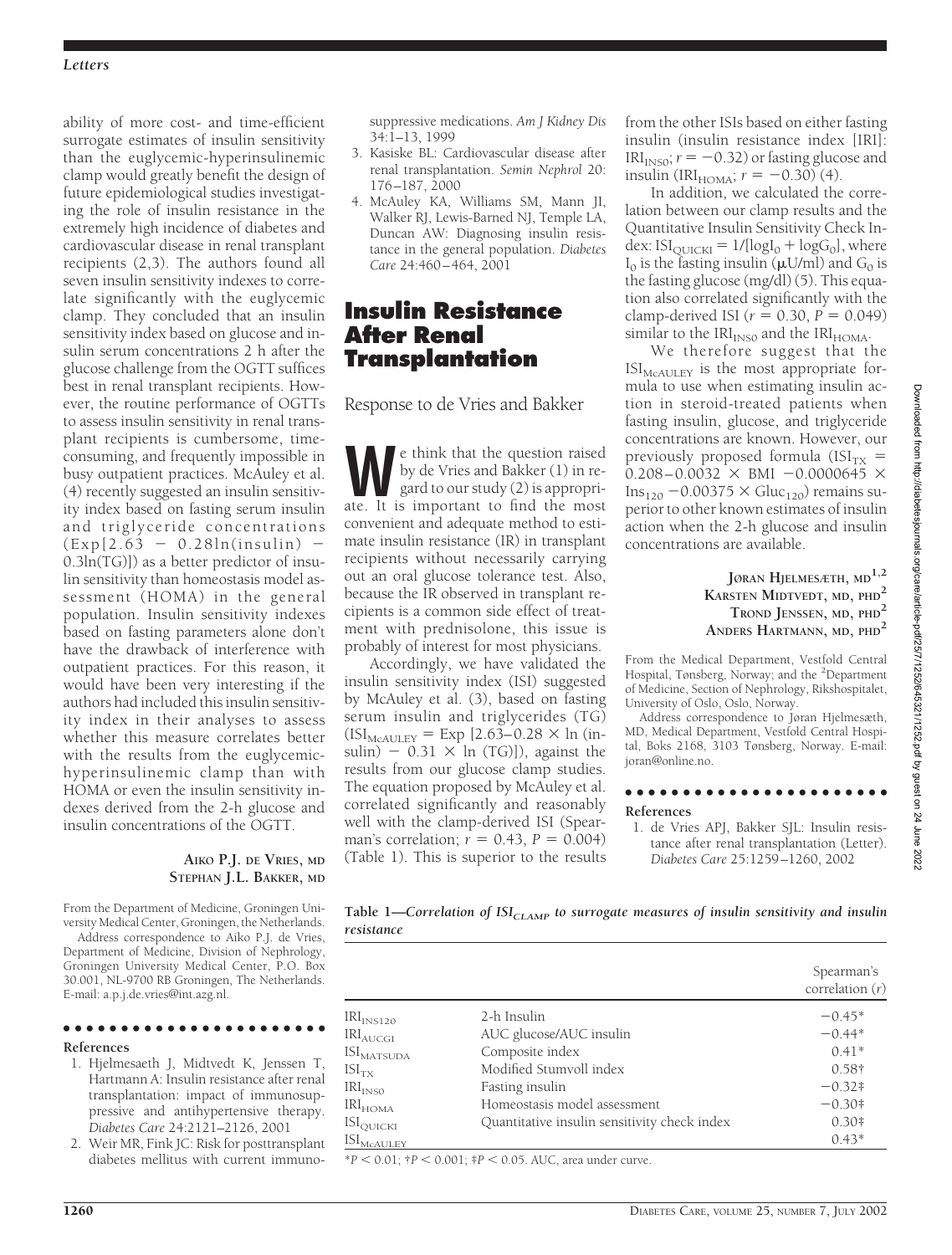- 2. Hjelmesæth J, Midtvedt K, Jenssen T, Hartmann A: Insulin resistance after renal transplantation: impact of immunosuppressive and antihypertensive therapy. *Diabetes Care* 24:2121–2126, 2001
- 3. McAuley KA, Williams SM, Mann JI, Walker RJ, Lewis-Barned NJ, Temple LA, Duncan AW: Diagnosing insulin resistance in the general population. *Diabetes Care* 24:460–464, 2001
- 4. Matthews D, Hosker J, Rudenski A, Naylor B, Treacher D, Turner R: Homeostasis model assessment: insulin resistance and -cell function from fasting plasma glucose and insulin concentrations in man. *Diabetologia* 28:412–419, 1985
- 5. Katz A, Nambi SS, Mather K, Baron AD, Follmann DA, Sullivan G, Quon MJ: Quantitative insulin sensitivity check index: a simple, accurate method for assessing insulin sensitivity in humans. *J Clin Endocrinol Metab* 85:2402–2410, 2000

**A Randomized Controlled Trial Using Glycemic Plus Fetal Ultrasound Parameters Versus Glycemic Parameters to Determine Insulin Therapy in Gestational Diabetes With Fasting Hyperglycemia**

e read with interest the paper<br>from Kjos et al. (1) exploring the<br>usefulness of an approach to the<br>management of gestational diabetes melfrom Kjos et al. (1) exploring the usefulness of an approach to the management of gestational diabetes mellitus (GDM) that takes into account not only maternal glycemic parameters but also ultrasound information of fetal growth. The rationale behind this approach is that due to (unmeasurable) differences in nutrient placental transport, only a minority of infants are at risk of perinatal morbidity, and that by focusing only on maternal hyperglycemia, a large subset of women will require insulin therapy, leading to the potential to increase the risk of small-for-gestational-age (SGA) infants (2). An article from our group (3) is also quoted as an example of increased risk of SGA infants in mothers with intensively treated GDM, when in fact the birth weight distribution was per-

fectly symmetrical (7.32% SGA, 85.0% adequate for gestational age, 7.68% large for gestational age) and comparable to that of the control population (data not shown in the article). However, in these infants of mothers with GDM, we did observe an increased morbidity in the SGA subgroup versus those who were adequate and large for gestational age, which is the usual pattern in newborns  $(4-6)$ . Our interpretation of both observations (normal birth weight distribution and increased morbidity in the SGA subgroup in women with GDM receiving intensive metabolic therapy) is that the treatment "restored" birth weight and morbidity levels to those that could be expected without the concurrence of GDM. It is also remarkable that large-for-gestational-age infants did not have a particularly increased risk of morbidity.

> **APOLONIA GARCı´A-PATTERSON, MD<sup>1</sup> ROSA CORCOY, PHD<sup>1</sup> MONTSE BALSELLS, MD<sup>1</sup> ORENCI ALTIRRIBA, PHD<sup>2</sup> JUAN MARı´A ADELANTADO, PHD<sup>3</sup> LLUı´S CABERO, PHD<sup>3</sup> ALBERTO DE LEIVA, PHD<sup>1</sup>**

From the <sup>1</sup>Department of Endocrinology and Nutrition, Hospital de Sant Pau, Barcelona, Spain; the 2 Department of Pediatrics, Hospital de Sant Pau, Barcelona, Spain; and the <sup>3</sup>Department of Obstetrics and Gynecology, Hospital de Sant Pau, Barcelona, Spain.

O.A. is deceased.

Address correspondence to Rosa Corcoy, Servei d'Endocrinologia i Nutrició, Hospital de Sant Pau, Sant Antoni M<sup>a</sup> Claret 167, Barcelona 08025, Spain. E-mail: rcorcoy@santpau.es.

#### ●●●●●●●●●●●●●●●●●●●●●●● **References**

- 1. Kjos SL, Schaefer-Graf U, Sardesi S, Peters RK, Buley A, Xiang AH, Bryne JD, Sutherland C, Montoro MN, Buchanan TA: A randomized controlled trial using glycemic plus fetal ultrasound parameters versus glycemic parameters to determine insulin therapy in gestational diabetes with fasting hyperglycemia. *Diabetes Care* 24:1904–1910, 2001
- 2. Langer O, Levy J, Brustman L, Anyaegbunam A, Merdatz R, Divon M: Glycemic control in gestational diabetes mellitus: how tight is tight enough: small for gestational age versus large for gestational age? *Am J Obstet Gynecol* 161:646–653, 1989
- 3. García-Patterson A, Corcoy R, Balsells M, Altirriba O, Adelantado JM, Cabero L, de Leiva A: In pregnancies with gestational diabetes mellitus and intensive therapy, perinatal outcome is worse in small-for-

gestational-age infants. *Am J Obstet Gynecol* 179:481–485, 1998

- 4. Lubchenco LO, Bard H: Incidence of hypoglycemia in newborn infants classified by birthweight and gestational age. *J Pediatr* 109:865–868, 1986
- 5. Friedman L, Levis PJ, Clifton P, Bulpitt CJ: Factors influencing the incidence of neonatal jaundice. *BMJ* 2:1235–1237, 1978
- 6. Lin YS, Chang FM, Liu CH: Comparison of umbilical blood gas and acid-base status of small-for-dates and normal Chinese newborns*. J Formos Med Assoc* 91:396– 399, 1992

### **Response to García-Patterson et al.**

**We read with interest the letter by<br>García-Patterson et al. (1) that<br>appears in this issue of Diabetes<br>Care. We thank them for their correction** García-Patterson et al. (1) that appears in this issue of *Diabetes Care*. We thank them for their correction and close reading of our article (2). We also thank them for highlighting their findings that small-for-gestational-age (SGA) infants born to women with gestational diabetes had increased neonatal morbidity compared with those with appropriate and large-for-gestational-age growth. We do agree that intensive glycemic control has been shown by their study (3) and several others to normalize the birth weight pattern of infants born to women with gestational diabetes. Langer et al. (4) have shown that the proportion of SGA growth increases as the mean glucose levels were decreased by intensive insulin therapy. Thus, in our collective efforts to "normalize" birth weights of these infants through strict euglycemia, we suggest that whereas this strategy may benefit those infants who are at risk for excessive fetal growth, it may adversely effect those infants who are at risk for SGA growth. We believe that ultrasound assessment of fetal growth should be used in conjunction with maternal glycemia to identify which pregnancies would benefit from intensive therapy.

### **SIRI L. KJOS, MD<sup>1</sup> THOMAS A BUCHANAN, MD1,2**

From the <sup>1</sup>Department of Obstetrics and Gynecology, University of Southern California Keck School of Medicine, Los Angeles, California; and the <sup>2</sup>Department of Medicine, University of Southern California Keck School of Medicine, Los Angeles, California.

Address correspondence to Siri L. Kjos, MD,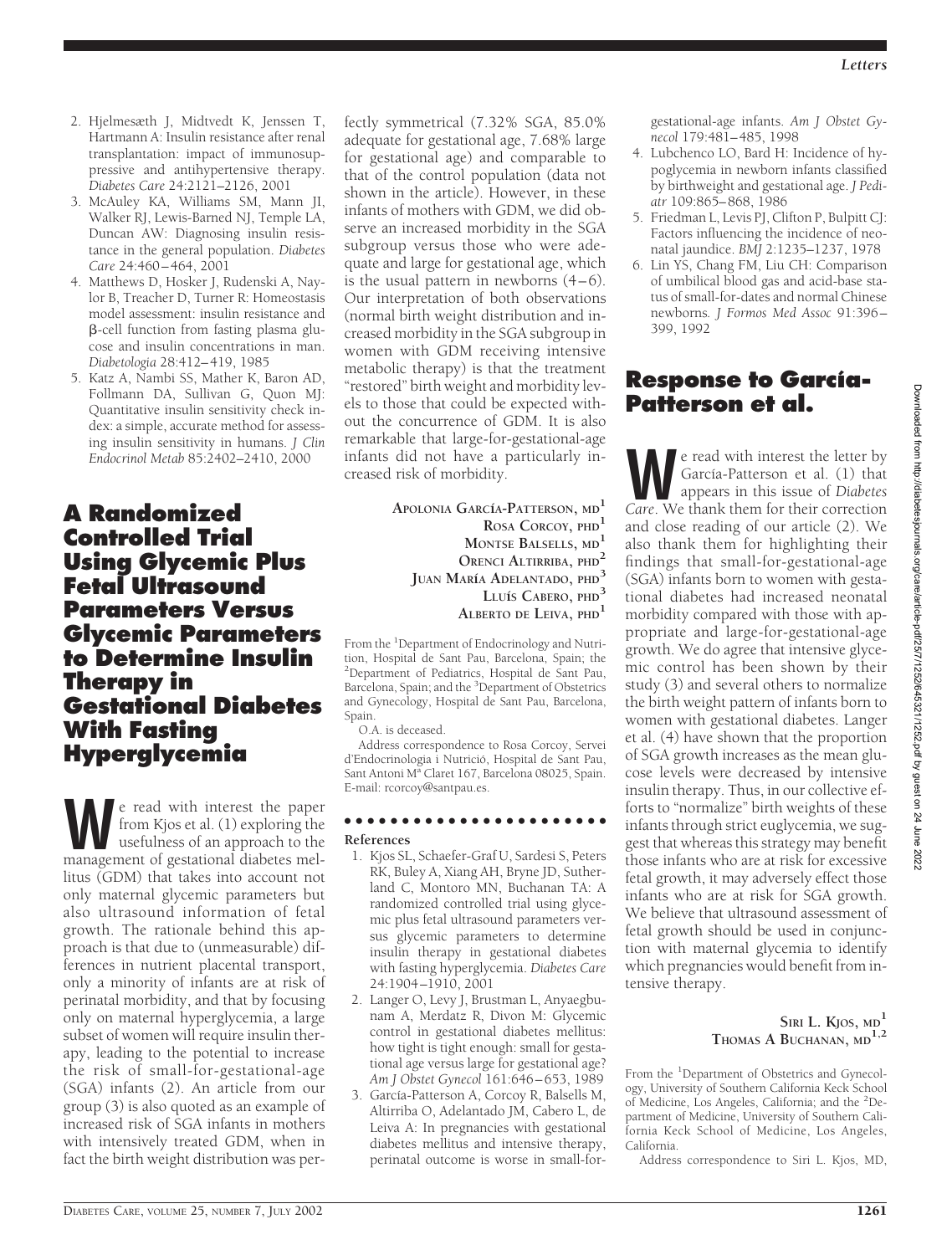1240 North Mission Rd., Rm. L1017, Los Angeles, CA 90033. E-mail: skjos@hsc.usc.edu.

### ●●●●●●●●●●●●●●●●●●●●●●●

### **References**

- 1. García-Patterson A, Corcoy R, Balsells M, Altirriba O, Adelantado JM, Cabero L, de Leiva A: A randomized controlled trial using glycemic plus fetal ultrasound parameters versus glycemic parameters to determine insulin therapy in gestational diabetes with fasting hyperglycemia: a comment (Letter). *Diabetes Care* 25:1261, 2002
- 2. Kjos SL, Schaefer-Graf U, Sardesi S, Peters RK, Buley A, Xiang AH, Bryne JD, Sutherland C, Montoro MN, Buchanan TA: A randomized controlled trial using glycemic plus fetal ultrasound parameters versus glycemic parameters to determine insulin therapy in gestational diabetes with fasting hyperglycemia. *Diabetes Care* 24:1904–1910, 2001
- 3. Garcia-Patterson A, Corcoy R, Balsells M, Altirriba O, Adelantado JM, Cabero L, de Leiva A: In pregnancies with gestational diabetes mellitus and intensive therapy, perinatal outcome is worse in small-forgestational-age newborns. *Am J Obstet Gynecol* 179:481–485, 1998
- 4. Langer O, Levy J, Brustman L, Anyaegbunam A, Merdatz R, Divon M: Glycemic control in gestational diabetes mellitus: how tight is tight enough: small for gestational age versus large for gestational age? *Am J Obstet Gynecol* 161:646–653, 1989

### **New Dietary Guidelines From the American Diabetes Association**

**The new Dietary Guidelines from the American Diabetes Association (ADA) provide no support for the use of the glycemic index in the manage**he new Dietary Guidelines from the American Diabetes Association (ADA) provide no support for the ment of diabetes. However, it should be made clear to the ADA's membership that the ADA's position is at odds with recent reviews and recommendations from authorities that have evaluated the same evidence. Specifically:

*1*) The United Nations World Health Organization and the Food and Agriculture Organization recommend in their 1997 expert consultation report on Carbohydrates in Human Nutrition that when looking at carbohydrate-containing foods, the glycemic index should "be used to compare foods of similar composition within food groups" (1).

*2*) The European Association for the Study of Diabetes Nutrition Group recommend in their 1999 revision of guidelines for the management of patients with diabetes that: "Foods with a low glycemic index (e.g., legumes, oats, pasta, parboiled rice, certain raw fruits) should be substituted when possible for those with a high glycemic index since they may help to improve glycemic control and lipid levels" (2).

*3*) The Dietary Guidelines for Older Australians (1999) specifically recommend the consumption of lower glycemic index cereal-based foods: "Eat plenty of cereals, breads and pastas–preferably high-fiber foods and those with a lower glycemic index" (3).

*4*) Recommendations for the use of glycemic index in meal planning are also outlined by Diabetes Australia (http:// www.diabetesaustralia.com.au), the Juvenile Diabetes Research Foundation Australia (http://jdrf.org.au), and the International Diabetes Institute in Melbourne (http://www.diabetes.com.au).

In Australia, people with diabetes have benefited from the general acknowledgment among health professionals that the glycemic index is one tool among many that can be used in diabetes management. The glycemic index is already familiar to many consumers. We recently conducted a random telephone survey of Australian grocery buyers and found that nearly 30% of respondents were aware of the glycemic index, and after the glycemic index was explained, 71% stated they would be likely to use the glycemic index in food purchase decisions. A member survey by Diabetes Australia in 2000 found that two in three respondents would like to see the glycemic index stated in nutrition panels.

This awareness has stimulated the introduction of a glycemic index symbol program for food labels. The program is run by a nonprofit company formed as a partnership between Diabetes Australia, the Juvenile Diabetes Research Foundation, and the University of Sydney. The aim is to promote consumer awareness and understanding of glycemic index as an important guide for food purchase decisions. Carbohydrate-containing foods that have been properly glycemic index tested (tested in vivo according to published methodology) are licensed to carry an easily recognizable symbol on their labels. Foods must meet several nutrition criteria for their food group. The license fees are used to fund educational activities about the glycemic index and to support the research and education undertaken by our member organizations.

#### **TONI IRWIN, BSC, DIP NUTR DIET, MPH**

From the University of Sydney, Sydney, Australia.

Address correspondence to Toni Irwin, 3 Kawana St., Frenchs Forest NSW 2086, Australia. E-mail: gisymbol@optushome.com.au.

T.I. is employed by the University of Sydney, a member organization of Glycemic Index Ltd., which runs the Glycemic Index Symbol Program.

### ●●●●●●●●●●●●●●●●●●●●●●● **References**

- 1. Food and Agriculture Organization/ World Health Organization: *Carbohydrates in Human Nutrition: Report of a Joint FAO/WHO Report*. Rome, FAO Food and Nutrition Paper 66, 1998
- 2. The Diabetes and Nutrition Study Group (DNSG) of the European Association for the Study of Diabetes (EASD) 1999: Recommendations for the nutritional management of patients with diabetes mellitus. *Eur J Clin Nutr* 54:353–355, 2000
- 3. National Health and Medical Research Council: *Dietary Guidelines for Older Australians*. Canberra, Australian Capital Territory, AusInfo, 1999
- 4. Recommendations for the use of glycemic index in meal planning. Available from http: //www.diabetesaustralia.com.au/ submission-documents.htm. Accessed 13 May 2002.

## **Response to Irwin**

The American Diabetes Association<br>
nutrition principles and recommendations (1,2) do acknowledge that a<br>
number of factors influence the glycemic he American Diabetes Association nutrition principles and recommendations (1,2) do acknowledge that a response to food, including the amount of carbohydrate, type of sugar, nature of the starch, cooking and food processing, particle size, food structure, and other food components (fat and natural substances that slow digestion) as well as the fasting and preprandial glucose concentrations, severity of glucose intolerance, and the second meal or lente effect (1). The question that the task force asked was, is there evidence that chronic consumption of low–glycemic index foods will contribute to improved glycemia in people with diabetes? The concern being that if another layer of complexity (glycemic index) is to be added to food/meal planning guide-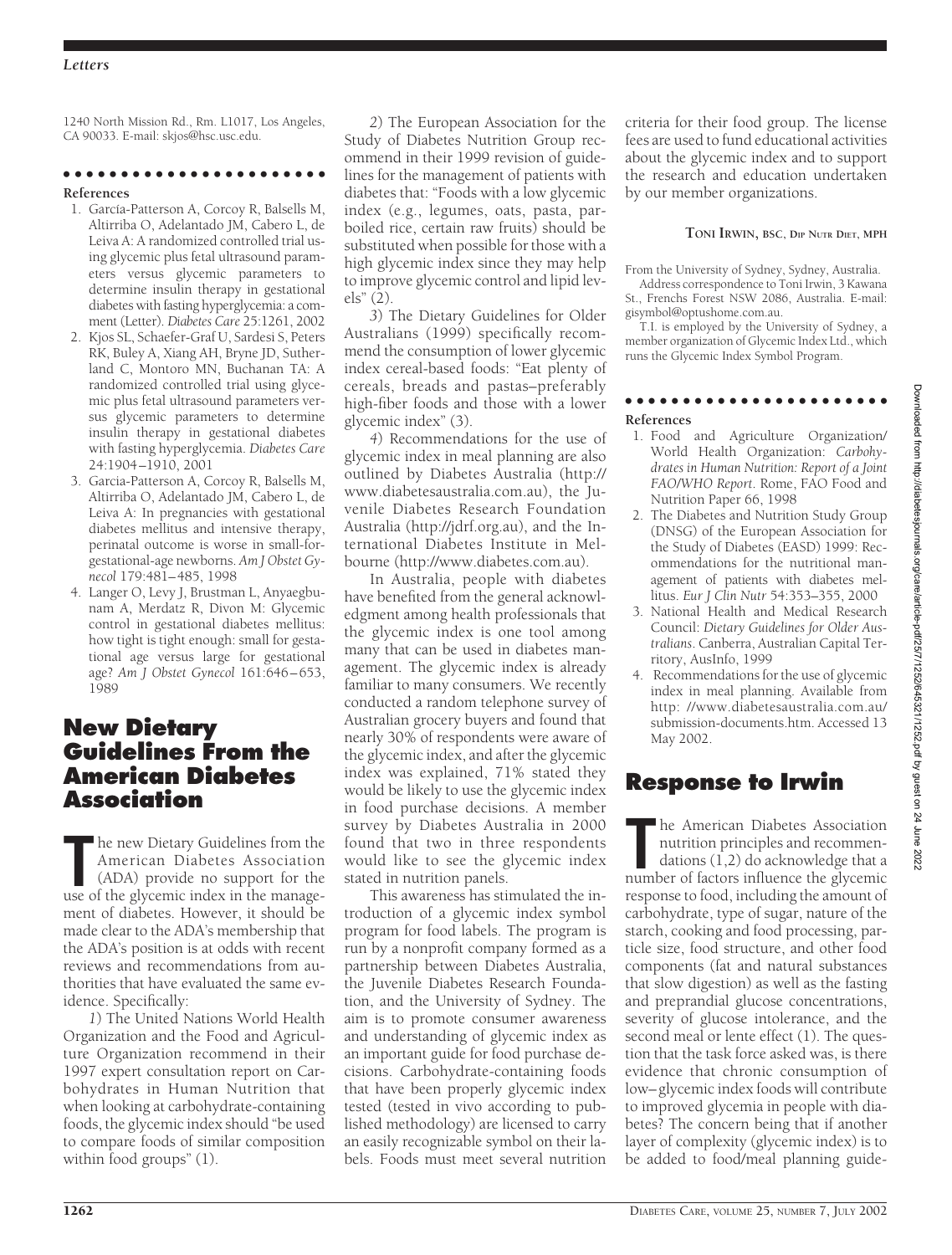| Table 1—Type 1 diabetes: low-glycemic index diets compared with high-glycemic index diets |
|-------------------------------------------------------------------------------------------|
| in studies lasting 2 weeks or longer (5 studies, 48 subjects)                             |

| Endpoint               | Low GI significantly<br>better than high GI | No significant difference |
|------------------------|---------------------------------------------|---------------------------|
| $HbA_{1c}$             |                                             | $4[n = 40](3,4,6,7)$      |
| Fructosamine           | $3 [n = 27] (3.5.6)$                        | $1 [n = 9] (7)$           |
| Fasting plasma glucose |                                             | $3 [n = 27] (3.5.6)$      |

Data are *n*. Numbers in parenthesis refer to the reference list. GI, glycemic index.

lines, there should be clear evidence of benefit.

To answer this question, all studies comparing low– and high–glycemic index diets for 2 weeks or longer were reviewed. As can be seen from Tables 1 and 2, the number of studies is limited. Moreover, the design and implementation of several of these studies is subject to criticism, and in none of the studies was the effect of the diets on postprandial glucose concentrations reported.

Clearly, longer and larger studies are needed to evaluate the utility of glycemic indexing. Until such studies are available, use of low–glycemic index diets is not, in our judgment, evidenced based. Recommendations by other organizations do not change this. We do acknowledge that some individuals might benefit from low– glycemic index diets. However, a decision to use such a diet should be an individual one made in consultation with a nutrition counselor.

#### **MARION J. FRANZ, MS, RD, CDE JOHN P. BANTLE, MD CO-CHAIR AMERICAN DIABETES ASSOCIATION NUTRITION PRINCIPLES AND RECOMMENDATIONS TASK FORCE**

Address correspondence to Marion J. Franz, 6635 Limerick Dr., Minneapolis, MN 55439. E-mail: marionfranz@aol.com.

#### ●●●●●●●●●●●●●●●●●●●●●●●

#### **References**

1. Franz MJ, Bantle JP, Beebe CA, Brunzell JD, Chiasson J-L, Garg A, Holzmeister LA, Hoogwerf B, Mayer-Davis E, Mooradian A, Purnell JQ, Wheeler M: Evidencebased nutrition principles and recommendations for the treatment and prevention of diabetes and related complications (Technical Review). *Diabetes Care* 25:148–198, 2002

- 2. American Diabetes Association: Evidence-based nutrition principles and recommendations for the treatment and prevention of diabetes and related complications (Position Statement). *Diabetes Care* 25:202–212, 2002
- 3. Collier GR, Giudici S, Kalmusky J, Wolever TMS, Helman G, Wesson V, Ehrlich RM, Jenkins DJA: Low glycaemic index starchy foods improve glucose control and lower serum cholesterol in diabetic children. *Diab Nutr Metab* 1:11–19, 1988
- 4. Calle-Pascual AL, Gomez V, Leon E, Bordiu E: Foods with a low glycemic index do not improve glycemic control of both type 1 and type 2 diabetic patients after one month of therapy. *Diabet Metab* 14:629– 633, 1988
- 5. Fontvieille AM, Acosta M, Rizkalla SW, Bornet F, David P, Letanoux M, Tchobroutsky G, Slama G: A moderate switch from high to low glycaemic-index foods for 3 weeks improves the metabolic control of type I (IDDM) diabetic subjects. *Diab Nutr Metab* 1:139–143, 1988
- 6. Fontvieille AM, Rizkalla SW, Penfornis A, Acosta M, Bornet FR, Slama G: The use of low glycaemic index foods improves metabolic control of diabetic patients over five weeks. *Diabet Med* 9:444–450, 1992
- 7. Lafrance L, Rabasa-Lhoret R, Poisson D, Ducros F, Chiasson J-L: The effects of different glycaemic index foods and dietary fibre intake on glycaemic control in type 1

**Table 2—***Type 2 diabetes: low–glycemic index diets compared with high–glycemic index diets in studies lasting 2 weeks or longer (10 studies, 174 subjects)*

| Endpoint                   | Low GI significantly<br>better than high GI | No significant difference                                  |
|----------------------------|---------------------------------------------|------------------------------------------------------------|
| $HbA_{1c}$<br>Fructosamine | $1 [n = 16] (9)$<br>$3 [n = 41] (10,11,14)$ | $5 [n = 92] (4, 6, 8, 13, 15)$<br>$3 [n = 54] (8, 12, 13)$ |
| Fasting plasma glucose     |                                             | $9 [n = 162] (6, 8-15)$                                    |

Data are *n*. Numbers in parenthesis refer to the reference list. GI, glycemic index.

diabetic patients on intensive insulin therapy. *Diabet Med* 15:972–978, 1998

- 8. Jenkins DJA, Wolever TMS, Buckley G, Lam KY, Giudici S, Kalmusky J, Jenkins AL, Patten RL, Bird J, Wong GS, Josse RG: Low-glycemic index starchy foods in the diabetic diet. *Am J Clin Nutr* 48:248–254, 1988
- 9. Brand JC, Colagiuri S, Crossman S, Allen A, Roberts DCK, Truswell AS: Low glycemic index foods improve long-term glycemic control in NIDDM. *Diabetes Care* 14:95–101, 1991
- 10. Wolever TMS, Jenkins DJA, Vuksan V, Jenkins AL, Wong GS, Josse RG: Beneficial effect of low-glycemic index diet in type 2 diabetes. *Diabet Med* 9:451–458, 1992
- 11. Wolever TMS, Jenkins DJA, Vuksan V, Jenkins AL, Buckley GC, Wong GS, Josse RG: Beneficial effects of low-glycemic index diets in overweight NIDDM. *Diabetes Care* 15:562–564, 1992
- 12. Frost G, Keogh B, Smith D, Akinsanya K, Leeds A: The effect of low-glycemic carbohydrate on insulin and glucose responses in vivo and in vitro in patients with coronary heart disease. *Metabolism* 45:669–672, 1996
- 13. Luscombe ND, Noakes M, Clifton PM: Diets high and low in glycemic index versus high monounsaturated fat diets: effects on glucose and lipid metabolism in NIDDM. *Eur J Clin Nutr* 53:473–478, 1999
- 14. Jarvi A, Karlstrom B, Granfeldt Y, Bjorck I, Asp NG, Vessby B: Improved glycemic control and lipid profile and normalized fibrinolytic activity on a low glycemic index diet in type 2 diabetic patients. *Diabetes Care* 22: 10–18, 1999
- 15. Heilbronn LK, Noakes M, Clifton PM: The effect of high- and low-glycemic index energy restricted diets on plasma lipid and glucose profiles in type 2 diabetic subjects with varying glycemic control. *J Am Coll Nutr* 21:120–127, 2002

### **American Diabetes Association Evidence-Based Nutrition Principles and Recommendations Are Not Based on Evidence**

am disappointed with the American Diabetes Association's Position statement:<br>
Evidence-Based Nutrition Principles and<br>
Recommendations for the Treatment and am disappointed with the American Diabetes Association's Position statement: Evidence-Based Nutrition Principles and Prevention of Diabetes and Related Complications (1) and technical review of the same title (2). The recommendations are not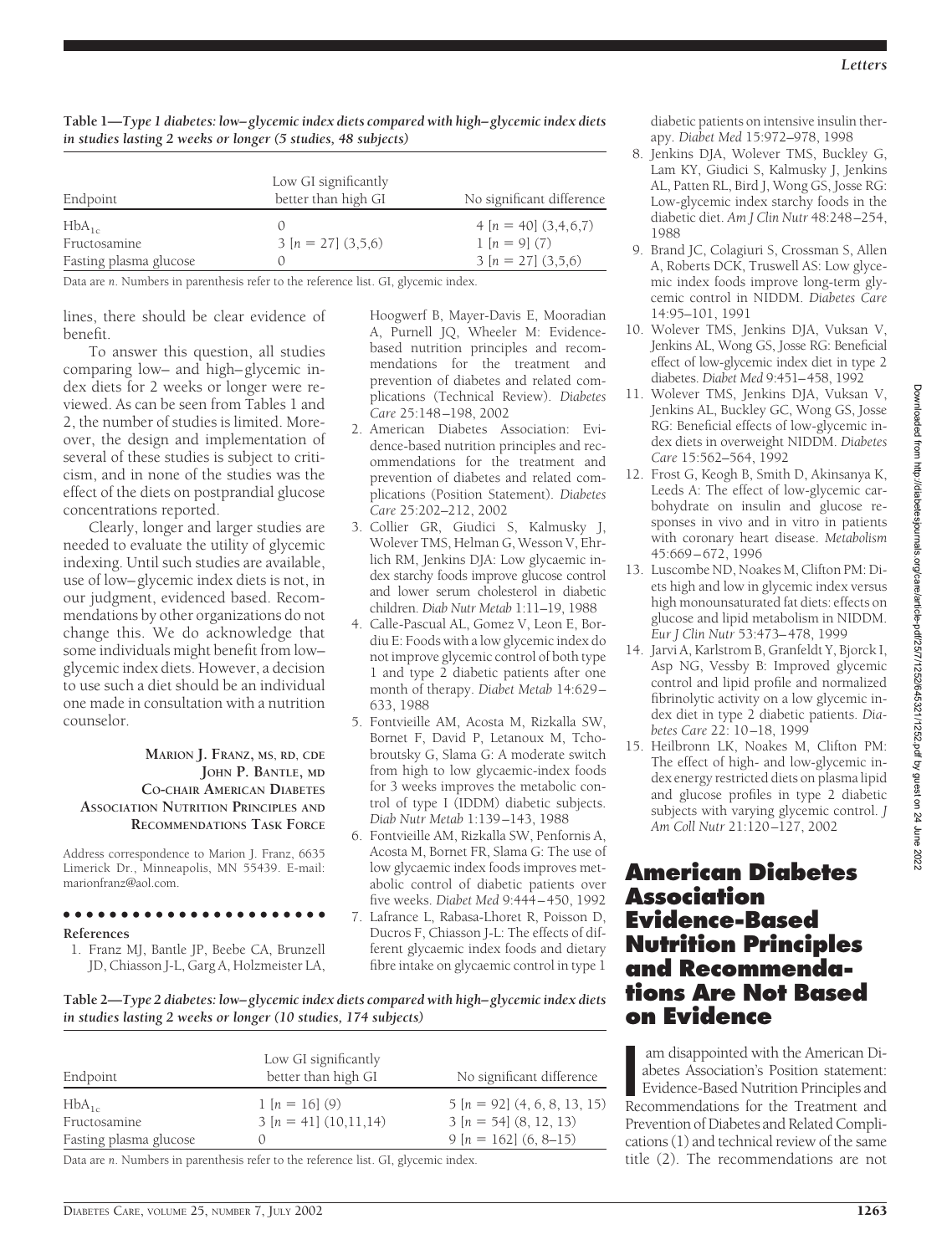based on evidence. There is no explanation of the methods used for searching the literature and selecting papers for inclusion, nor any indication of the criteria used to grade the evidence (3). The sections in the technical review dealing with carbohydrate contain several errors, but space does not allow me to deal with all of the issues. I will focus just on the following recommendation: "With regard to the glycemic effects of carbohydrates, the total amount of carbohydrate in meals or snacks is more important than the source or type."

The technical review indicates that dietary carbohydrates consist of monosaccharides, disaccharides, polyols, oligosaccarides, polysaccharides, and fiber, and it includes discussion about using correct terminology when referring to dietary carbohydrate. Presumably, therefore, the authors understood the meaning of the term"carbohydrate," and used it intentionally. There are no qualifications. Thus, it can be presumed that amount is always more important that source or type of carbohydrate without exception. This carries a great deal of weight because it is said to be based on A-level evidence, the highest possible level of evidence and supposedly virtually indisputable.

I will not dwell on the fact that this is not based on any evidence. No data comparing the relative effects of different amounts versus different sources of carbohydrate was considered, and a large amount of evidence against it was ignored. I want to point out that nonglycemic carbohydrates will not raise blood glucose, no matter how much is consumed. Thus, sometimes, source is more important than amount. By denying this, the recommendation may harm people with diabetes.

More and more carbohydrates with little or no effect on blood glucose, such as polyols, fructo-oligosaccharides, and resistant starch, are appearing in the food supply. Some foods contain most of their carbohydrate in this form. For example, chocolate bars containing over 90% of their carbohydrate as lactitol have been promoted at the annual meeting of the Canadian Diabetes Association for several years. Lactitol is not absorbed (4,5) and, therefore, presumably has no effect on blood glucose. If a person with type 1 diabetes based preprandial insulin dose primarily on the amount of carbohydrate, as recommended, too much insulin might be taken before consuming a snack or

meal containing predominantly nonglycemic carbohydrates, and an unexpected hypoglycemic episode might result.

Perhaps I am over-reacting, but I would like to know why the authors made this recommendation and who will be responsible if someone is injured because of it?

### **THOMAS M.S. WOLEVER, MD, PHD**

From the Department of Nutritional Sciences, University of Toronto, Toronto, Ontario, Canada.

Address correspondence and reprint requests to Thomas Wolever, Department of Nutritional Sciences, University of Toronto, Toronto, Ontario M5S 3E2, Canada. E-mail: thomas.wolever@utoronto.ca.

T.W. is the president and part owner of and has received consulting fees, donations, and grants from Glycaemic Index Testing Incorporated.

# ●●●●●●●●●●●●●●●●●●●●●●●

#### **References**

- 1. American Diabetes Association: Evidence-based nutrition principles and recommendations for the treatment and prevention of diabetes and related complications (Position Statement). *Diabetes Care* 25 (Suppl. 1):S50–S60, 2002
- 2. Franz MJ, Bantle JP, Beebe CA, Chiasson J-L, Garg A, Holzmeister LA, Hoogwerf B, Mayer-Davis E, Mooradian AD, Purnell JQ, Wheeler M: Evidence-based nutrition principles and recommendations for the treatment and prevention of diabetes and related complications. *Diabetes Care* 25: 148–198, 2002
- 3. Meltzer S, Leiter L, Daneman D, Gerstein HC, Lau D, Ludwig S, Yale J-F, Zinman B, Lillie D, Steering and Expert Committees: Clinical practice guidelines for the management of diabetes in Canada. *CMAJ* 159 (Suppl. 8):S1–S29, 1998
- 4. Wursch P, Koellreutter B, Schweizer TF: Hydrogen excretion after ingestion of five different sugar alcohols and lactulose. *Eur J Clin Nutr* 43:819–825, 1989
- 5. Patil DH, Grimble GK, Silk DBA: Lactitol, a new hydrogenated lactose derivative: intestinal absorption and laxative threshold in normal human subjects. *Br J Nutr* 57: 195–199, 1987

### **Response to Wolever**

**We thank M.S. Wolever (1) for his letter asking about the process used to develop the American Diabetes Association (ADA) nutrition** letter asking about the process used to develop the American Diabetes Association (ADA) nutrition principles and recommendations. As with all ADA technical reviews and position statements, the process is determined by the ADA as outlined in the ADA Clinical

Practice Recommendations 2002 introduction (2), which is used for all new and revised ADA position statements. Members of the task force reviewed the literature with emphasis on research published since the last nutrition review completed in 1994. After completion of the technical review nutrition principles (3), nutrition recommendations were developed and classified according to the system outlined by the ADA for position statements (4).

In regard to the concern that "nonglycemic carbohydrates" will not raise blood glucose, you make an important point. Carbohydrates such as fiber and sugar alcohols have minimal effects on blood glucose. In the recommendation that total amount of carbohydrate in meals or snacks is more important than the source or type, it is implied that the carbohydrate is digested and absorbable. Thus, fiber should not be considered, and sugar alcohols should be considered at a reduced level because of their partial absorption. Perhaps this should have been stated rather than implied. The recommendation would be clearer if it were changed to state that the total amount of "available" carbohydrate in meals or snacks is more important than the source or type.

Your biggest concern appeared to be that a person eating a chocolate bar sweetened with the polyol lactitol might be confused as to the amount of available carbohydrate and administer too much insulin. However, you might presume that the lactitol-sweetened chocolate bar was selected because the person wanted the reduced sugar and caloric intake and would take this into account. Consultation with a dietitian would be useful to clear up any confusion in this regard.

Incidentally, in other polyol-sweetened foods, such as ice cream or cookies, the difference in the total amount of carbohydrate in the alcohol-sweetened foods, compared with foods sweetened with sucrose, is small, even when the amount of sugar alcohol is subtracted from the total carbohydrate.

**MARION J. FRANZ, MS, RD,CDE JOHN P. BANTLE, MD CO-CHAIR AMERICAN DIABETES ASSOCIATION NUTRITION PRINCIPLES AND RECOMMENDATIONS TASK FORCE**